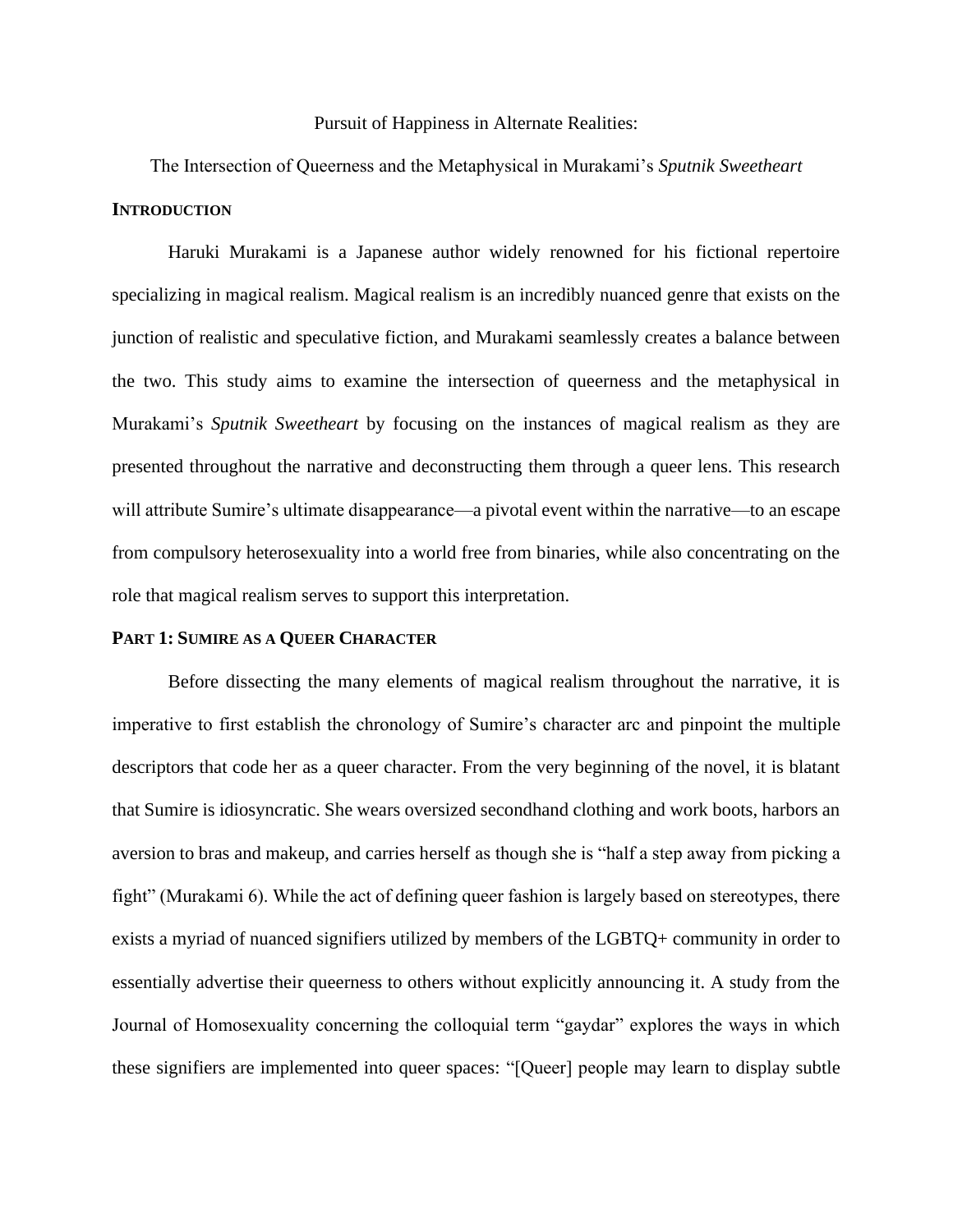cues as well as learn to read cues—both intentional and unintentional—that increase the probability of correctly identifying another's sexual orientation" (Woolery 16). These cues can be performed through fashion, mannerisms, speech, etc. In Sumire's case, these queer cues are executed via her choice in dress, the brash and masculine manner in which she speaks, and even her antisocial tendencies. Sumire never displayed much of an interest in school, deeming her fellow students "hopelessly dull, second-rate specimens," and eventually dropped out to pursue her true passion of writing novels (Murakami 3). Her lack of a desire to fit in with her classmates can be interpreted as a queer signifier as well, as it exhibits an unwillingness to interact with those who cannot relate to her profundity or her experience. Additionally, an article from the Journal of Lesbian Studies provides historical context to the phenomenon of innately queer fashion and discusses a handful of examples: "Gender, or the pushing of gender boundaries, is central to the expression of lesbian identity through appearance practices. Several scholars have described how lesbian women have fashioned their bodies to connect to masculine or masculine-leaning esthetics through their dress" (Reddy-Best 1). Some of these lesbian esthetics mirror Sumire's fashion choices, such as oversized jackets, rugged work boots, and traditionally masculine silhouettes. She rejects conventional feminine clothing and does not give much thought as to what she wears, prioritizing function over fashion. Further, to comment on the pushing of gender boundaries, Sumire is described as an unceremoniously blunt individual with a total lack of inclination to adhere to gender norms.

Sumire is explicitly introduced as a queer character from the very first page of the novel. The narrator, K, indicates early on that the majority of the story will revolve around Sumire's emergence into her queer identity. The introduction to the novel illustrates that "in the spring of her twenty-second year, Sumire fell in love for the first time in her life . . . The person she fell in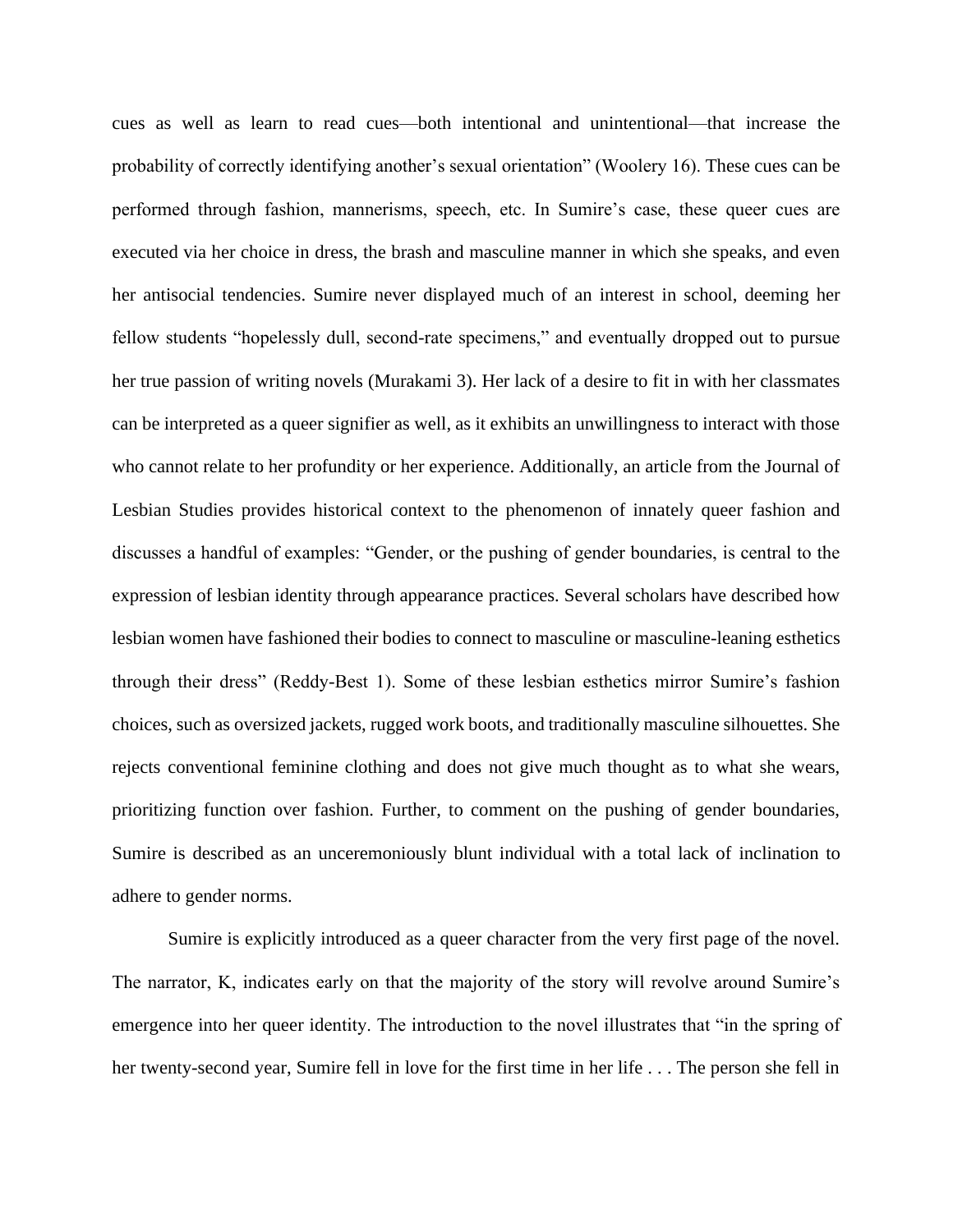love with happened to be seventeen years older than Sumire. And was married. And, I should add, was a woman" (Murakami 3). In addition to the tumultuous feeling of falling in love for the first time, Sumire continually places emphasis on the fact that she has never experienced sexual desire up to this point. "To be perfectly frank, sexual desire has me baffled," she confesses to K on more than one occasion (Murakami 8). When Sumire meets Miu, however, she is instantly struck by something indescribable. They initially meet at a wedding reception for Sumire's cousin, to whom Miu previously gave piano lessons. They get to talking, and eventually Miu offers Sumire a simple clerical job. At some point in the conversation, Sumire speaks about her father, expressing that it is a burden to be related to someone so conventionally attractive when she, herself, is not. This confession is puzzling to Miu, and she responds, "You don't realize how very attractive you are," before lightly brushing her hand against Sumire's from across the table (Murakami 20). It was in this instant that Sumire realized she was in love, a life experience with which she had not been acquainted prior.

Soon after their meeting, Sumire begins to work for Miu, and the pair travel together internationally on business. Sumire, once a vehement writer, suddenly finds herself struck by a wave of uncharacteristic writer's block. She attempts to describe this slump to K: "My head is like some ridiculous barn packed full of stuff I want to write about . . . Problem is, once I sit at my desk and put all these down on paper, I realize something vital is missing" (Murakami 15). This missing component, she speculates, is her sexual desire. However, once she discovers that desire through Miu, she is met with an inability to write a word. K suggests that, since Sumire has found love for the first time in her life, perhaps she feels she is existing inside a fictional landscape, and therefore is no longer compelled to invent new ones through her writing. Sumire asserts that she loses the ability to think when she is with Miu, claiming that "Miu and I were always together, two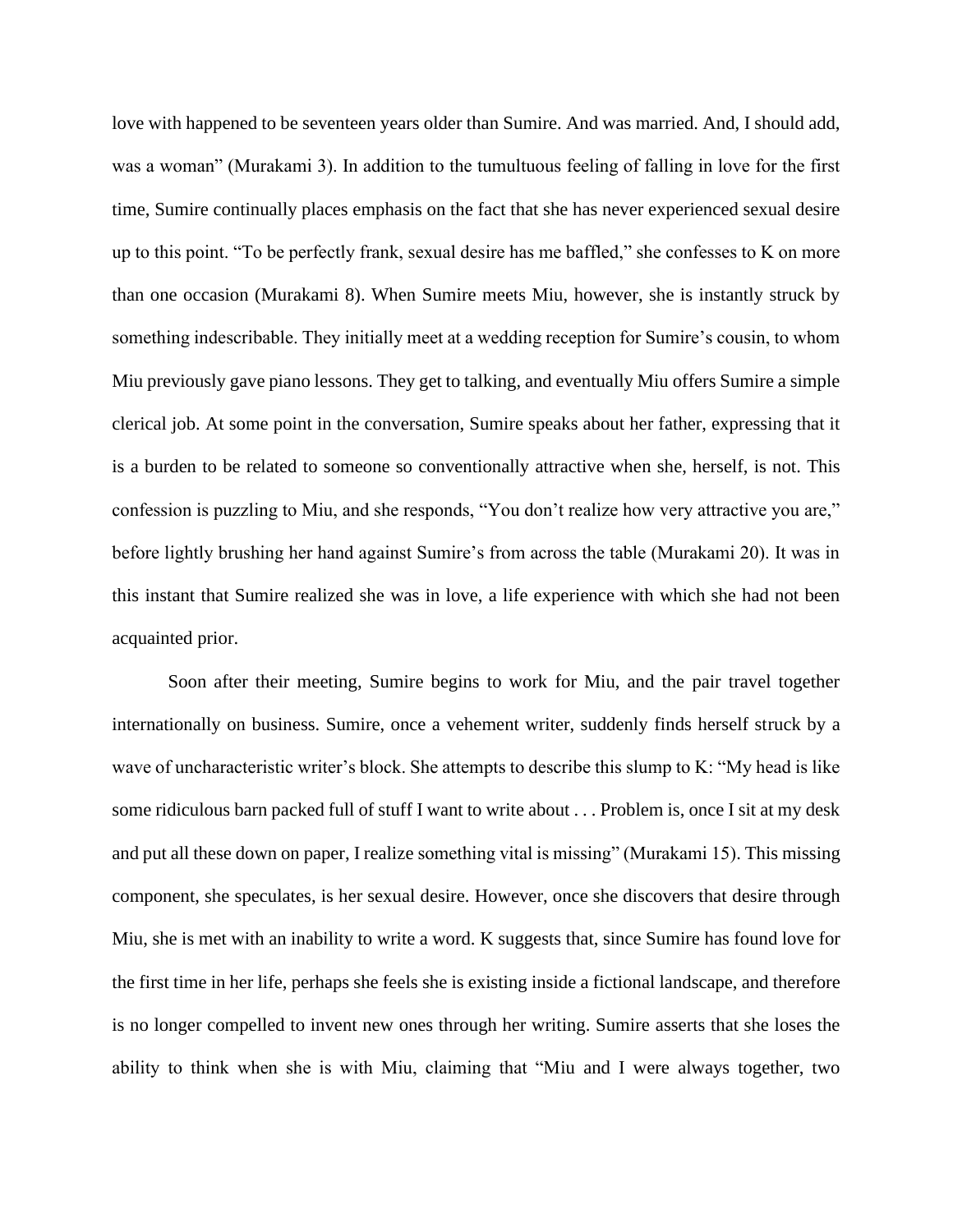interlocking spoons, and with her I was swept away somewhere . . . and I just thought, OK, go with the flow" (Murakami 133). Here, it is evident that Sumire is attempting to submit to her feelings rather than agonizing over them, allowing the natural order of things to take its course. Further, the insistence on Miu's ability to sweep Sumire away reads as deliberate, as it foreshadows her ultimate disappearance. In an effort to surrender to her feelings, Sumire accompanies Miu to Italy, France, and eventually settles in Greece on a small island near Athens. However, their trip is cut short when Sumire disappears, "like smoke," and Miu summons K to the island to help search for her (Murakami 93).

## **PART 2: COMPULSORY HETEROSEXUALITY**

While many of the plot points in *Sputnik Sweetheart* encourage inquisition, Sumire's abrupt departure is arguably the most inconclusive component of this novel. After Sumire disappears in Greece, K and Miu are unable to recover her, and presumably carry on with their respective lives once they return to Japan. This development can be inferred from K's description of his homecoming: "Tomorrow I'll get on a plane and fly back to Tokyo. Summer vacation is nearly over, and I have to step once more into the endless stream of everyday. There's a place for me there," he narrates, assuring the reader that he belongs in the material world, fulfilling his mundane daily tasks (Murakami 178-179). However, although the method by which she disappears is equivocal, Sumire undoubtedly possesses multiple incentives for leaving, which are exacerbated by the institution of compulsory heterosexuality. In order to establish this argument, this section will unveil the ways in which Sumire and Miu respectively are afflicted by the confines of compulsory heterosexuality, and how this institution inevitably influences the outcome of the narrative.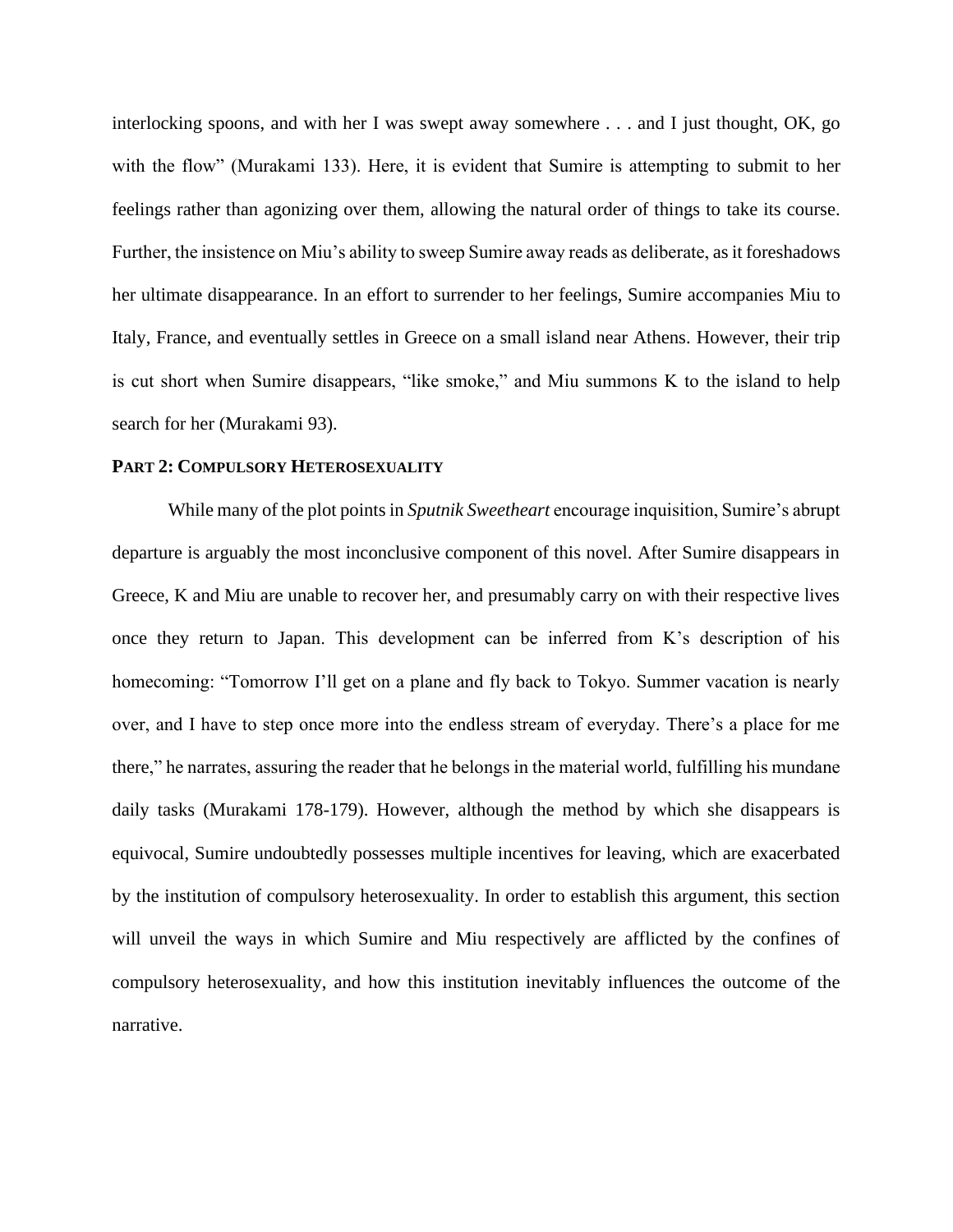Compulsory heterosexuality is integral to the characterization of both Sumire and Miu for a plethora of reasons. In Adrienne Rich's 1980 essay concerning the impact of compulsory heterosexuality on queer women, she exposes the way in which compulsory heterosexuality is perpetuated by patriarchal strongholds both within media and society overall. She defines compulsory heterosexuality as the institution in which "heterosexuality is presumed as a sexual preference of most women, either implicitly or explicitly," and "the idea of 'preference' or 'innate orientation'" is never "even indirectly questioned" (Rich 14). In other words, most women are assumed to be heterosexual by default, which has in turn constructed borderline insurmountable obstacles for queer and questioning women. It is not uncommon for queer individuals to navigate a large portion of life presenting as straight before ever questioning their sexuality, because heterosexuality is all they've ever been exposed to. This issue is further propagated by insufficient representation of queer relationships in television, pop culture, and even advertising. Conversely, an increase in constructive representation would enable women with the agency to investigate their sexuality—beyond the baseline standard that is heterosexuality—more accessibly. Compulsory heterosexuality is relevant to this novel because its repercussions are exhibited through both Sumire and Miu respectively.

Before her eventual disappearance, the narrative demonstrates that Sumire is afflicted by compulsory heterosexuality in many ways. For starters, Sumire equates her inability to feel sexual desire for men with an inability to feel sexual desire in general: "I'm not proud of it, but I don't have any sexual desire. And what sort of experience can a writer have if she doesn't feel passion? It'd be like a chef without an appetite'" (Murakami 17). Here, Sumire is yet again admitting to K that she does not have sexual desire, at least in the context of her life experiences thus far. She catastrophizes that she will never be a great writer solely because she does not want to have sex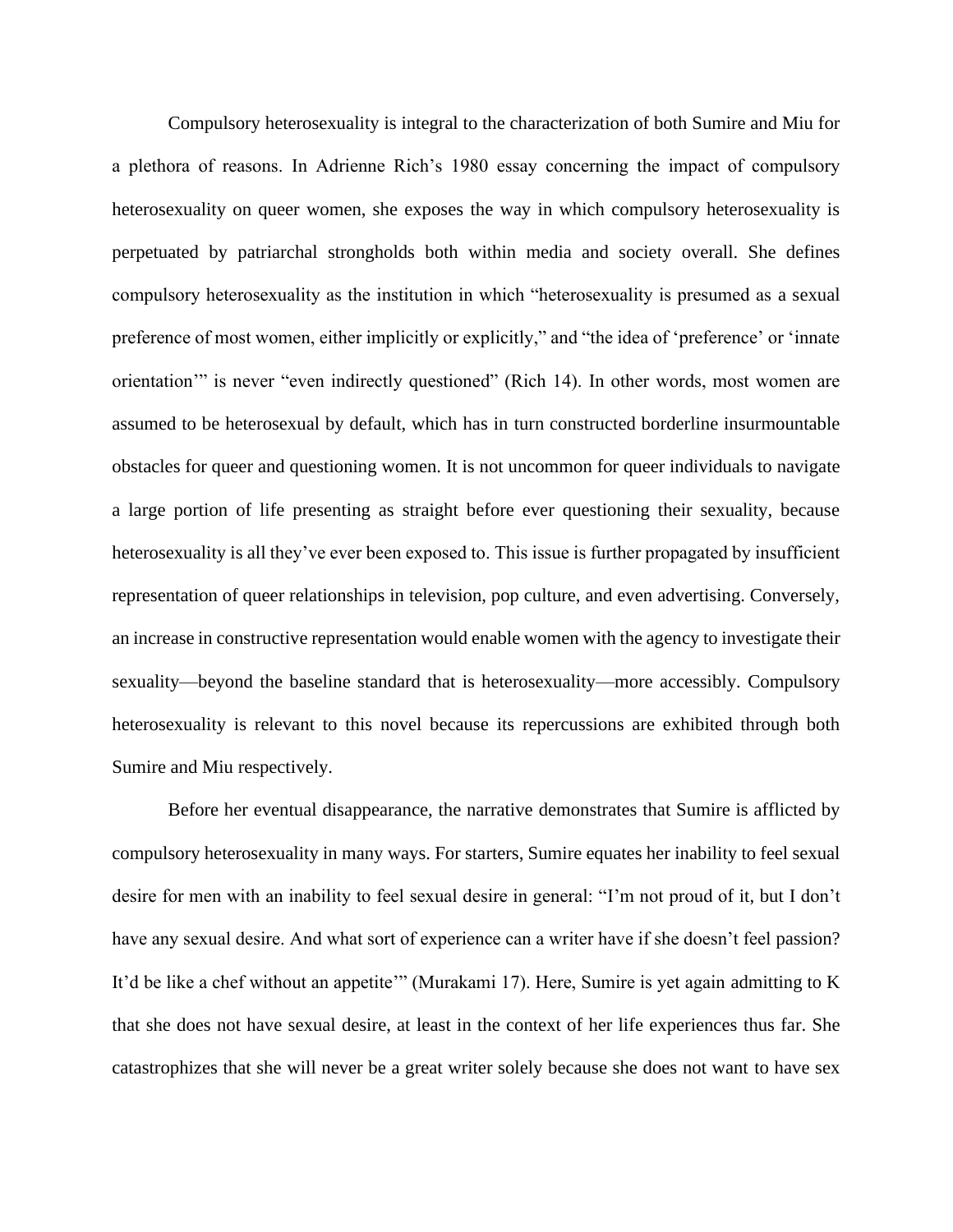with men, without so much as glossing over the notion that she could be queer. However, when Sumire meets Miu for the first time, she is struck with that very desire she had been missing all her life, and immediately begins grappling with an uncharted array of feelings and urges. "It explains everything," she tells K, "Why I don't want to have sex with any guys. Why I don't feel anything. Why I've always thought I'm different from other people" (Murakami 52). This revelation is evidently groundbreaking to Sumire, as it is a development she had not taken into consideration until it practically smacked her in the face. Sumire's internal confirmation of her queerness eases the sense of alienation she has always carried with her, from both her classmates and society as a whole. It is worth noting that Sumire jumped to the conclusion that her sex drive was broken before even considering that she could be a lesbian, and this mentality is attributed to compulsory heterosexuality. Compulsory heterosexuality enforces the belief that, "despite profound emotional impulses and complementaries drawing women toward women, there is a mystical/biological heterosexual inclination, a 'preference' or 'choice' which draws women toward men" (Rich 17). Even though Sumire did not possess an inclination toward desiring men, compulsory heterosexuality obstructed her from grasping—or even beginning to ponder—that she desired women. If queerness was accurately and constructively represented within the worldbuilding of this novel, perhaps Sumire would have come to terms with her sexuality much sooner, which would have, in turn, solved her internal dilemma as a writer more efficiently.

Another instance in which Sumire is subjected to compulsory heterosexuality lies in her reasoning for pursuing relationships with men in the first place. When K introduces Sumire to the reader, he surmises that if she had ever endured a sexual encounter with a man in the past, it would have been motivated by "literary curiosity" rather than sexual desire (Murakami 8). While this claim is mere speculation, K has valid reason to believe that this conclusion would be the case, as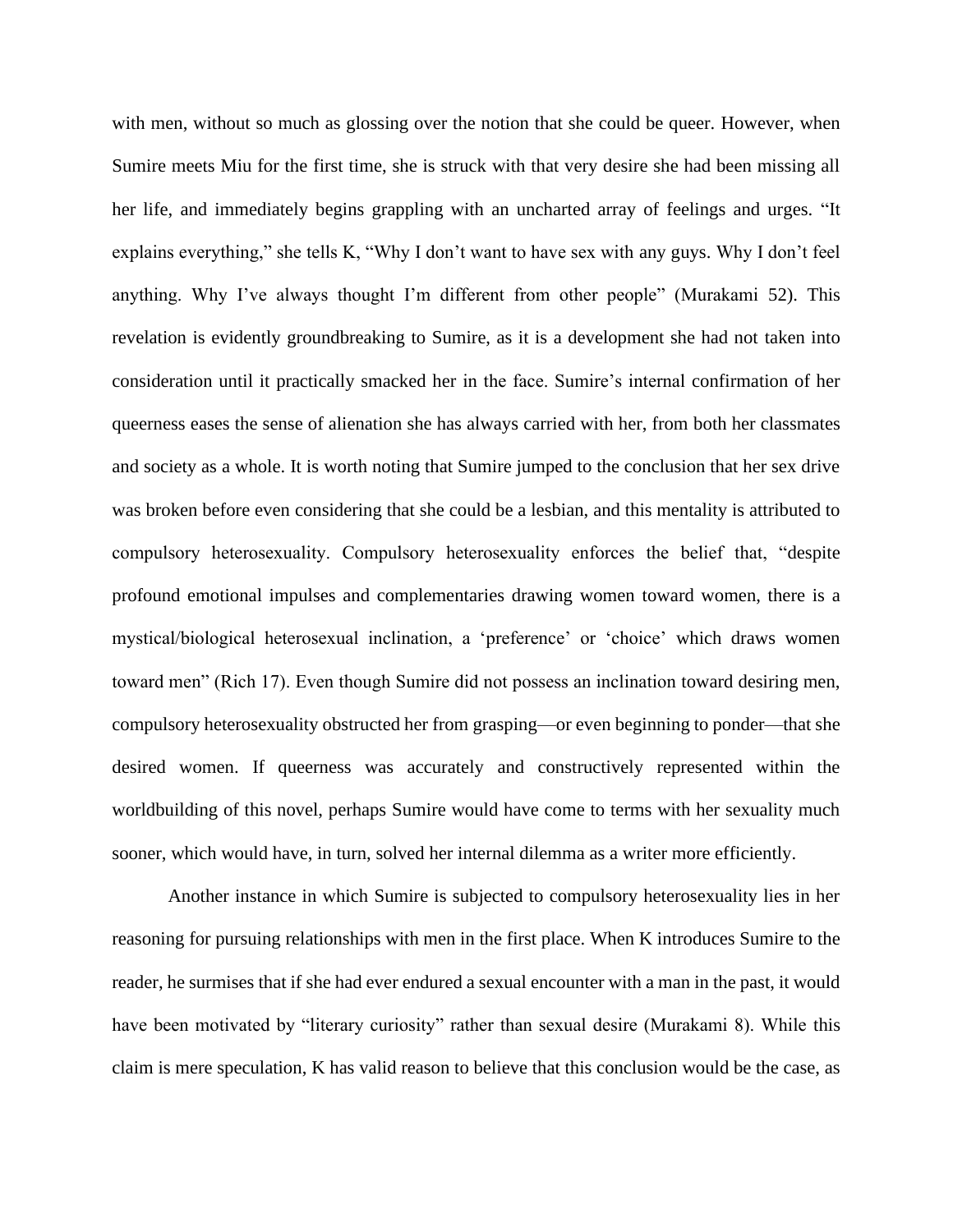it aligns with Sumire's assertion that she has never experienced sexual desire in her lifetime. It can be inferred that, although Sumire never expressed any genuine interest in men, she participated in such relationships regardless because it was expected of her to do so. This expectation is rooted in compulsory heterosexuality, as "heterosexuality is compulsory for women, not only in being required but also in being actively pressed on women and girls, beginning at puberty" (Tolman 75). Due to the fact that Sumire presumably pursued these relationships during adolescence, it is reasonable to infer that she did so in order to fulfill the expectations that had been projected onto her since puberty. These expectations ultimately shed light on the reason Sumire is so adamant apropos of her conviction that something is inherently wrong with her for not experiencing desire—that is, until she meets Miu.

Moreover, another direct consequence of compulsory heterosexuality is exhibited in the text through Sumire's insistence that she is a "good-for-nothing lesbian" (Murakami 65). She refers to herself in this derogatory manner a handful of times, establishing a negative thought pattern surrounding the possibility that she could be a lesbian. This declaration is prompted by an article Sumire reads in the paper, which details how lesbians are "born that way," and that there exists a "tiny bone in the inner ear that's completely different from other women's that makes all the difference . . . ever since I read about it I can't get the idea out of my mind of this little goodfor-nothing bone inside my ear" (Murakami 52). The degrading language that Sumire uses to describe lesbianism is once again attributed to compulsory heterosexuality, as lesbianism deviates from the norm. According to Rich, "Lesbian existence comprises both the breaking of a taboo and the rejection of a compulsory way of life . . . it has, of course, included isolation, self-hatred, breakdown," etc., which explains why Sumire demonstrates a negative visceral reaction to uncovering her sexuality (Rich 27). This concept of a "good-for-nothing lesbian" is also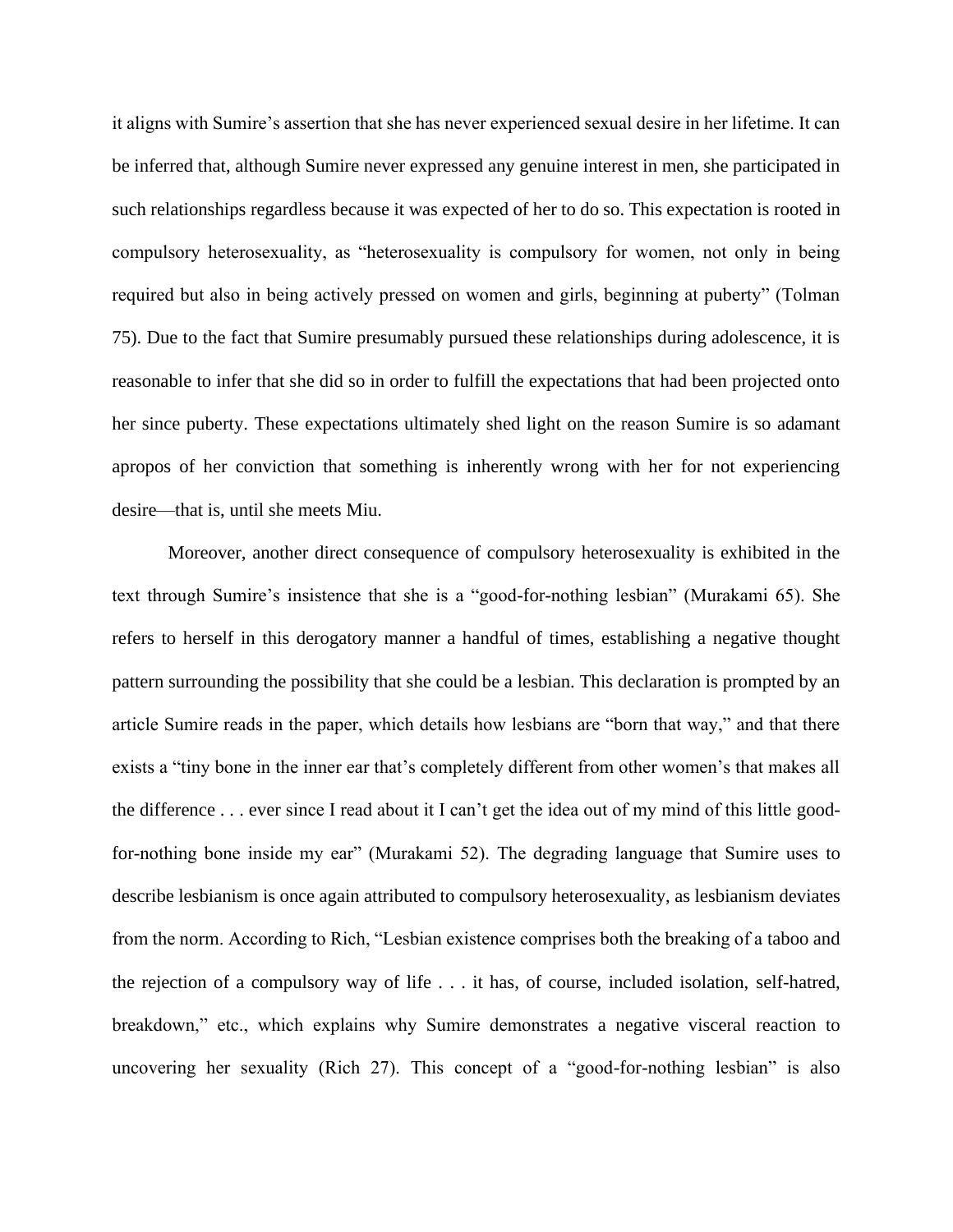reminiscent of the useless lesbian stereotype, which stems from the idea that lesbians are oblivious when it comes to reading romantic encounters with other women (Murakami 65). Whether Sumire is intending to use such language in a light-hearted manner or otherwise, there exists an underlying apprehension to the prospect of identifying as a lesbian that is enforced by compulsory heterosexuality.

The final example of compulsory heterosexuality found in Sumire's character is her emergence into a delayed adolescence after she begins to accept her sexuality. Sumire meets K at a cafe dressed in uncharacteristically business-like attire, as per her newfound employment with Miu. K comments that he hardly recognizes her, to which Sumire replies, "It's that season" (Murakami 61). When K invites her to elaborate, she explains, "A delayed adolescence, I guess. When I get up in the morning and see my face in the mirror, it looks like someone else's" (Murakami 61). The overall concept of a delayed adolescence is relatively common within the queer community, as many LGBTQ+ individuals do not come out until their late teens or early twenties. A journal on the process of coming out categorizes delayed adolescence as part of an exploration stage, and explains that "such a delayed adolescence can be very disturbing for individuals who may be aged twenty and up, yet quite mature in other areas of their lives . . . because they were raised as heterosexuals, they may lack the interpersonal skills to [socialize with other homosexuals]" (Binks 15). In other words, this integral aspect of the coming out process mimics the turbulent and unpredictable stage of life that is adolescence, including the process of navigating romantic and/or sexual relationships with others for the first time. Sumire describes her transformation as a delayed adolescence because she is actively making up for the growth that she was deprived of as a teenager, which was instilled in her to begin with due to the institution of compulsory heterosexuality.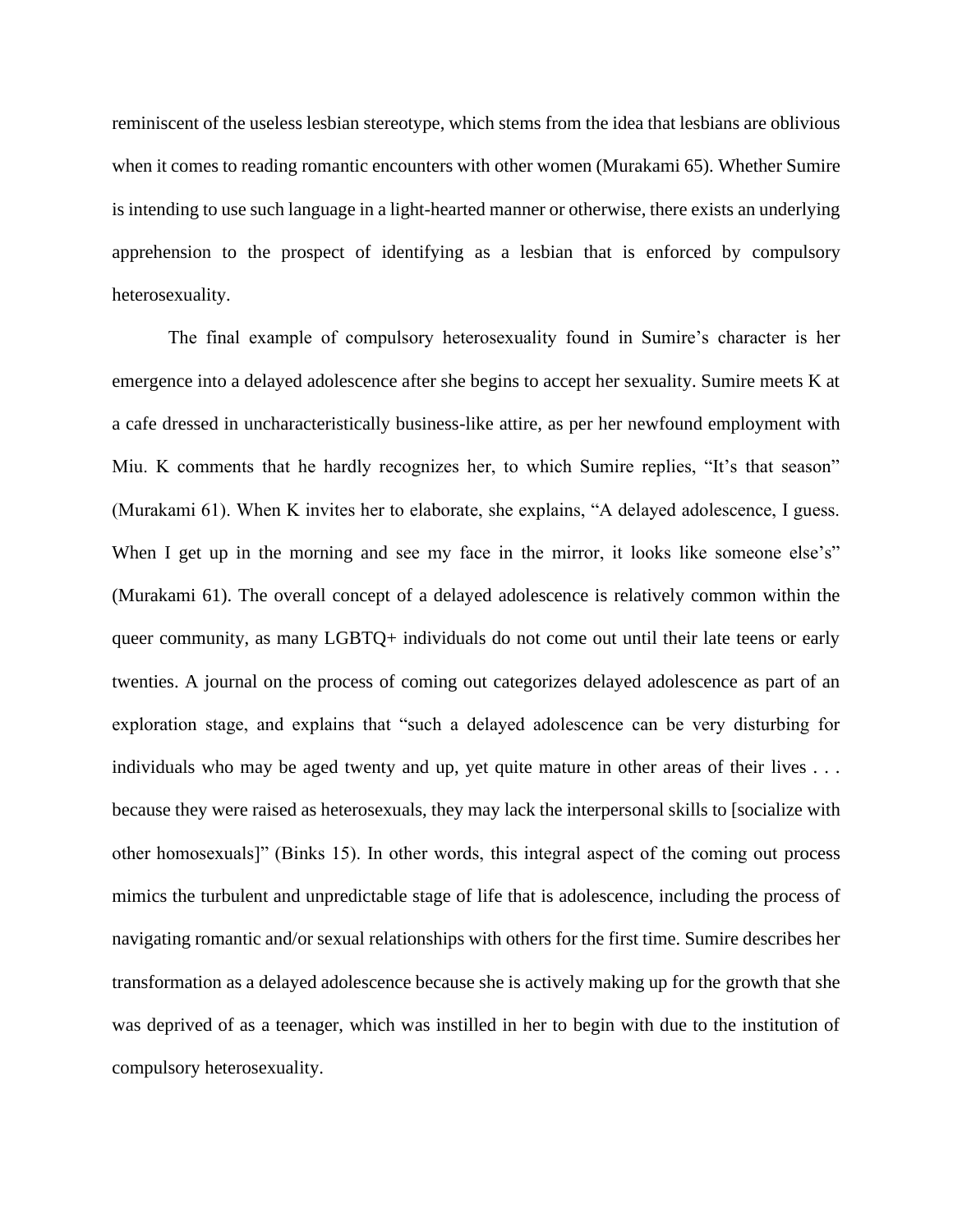Aside from Sumire's experience, Miu is also considerably afflicted by compulsory heterosexuality, but her afflictions are much more subtle and nuanced than those of Sumire. In order to understand Miu's character and make sense of her speculative encounters, it is essential to first make the case for her queerness, as her character is not explicitly queer-coded like Sumire's. An obvious indication of Miu's queerness stems from her claim that she never had time to love someone: "I had a lot of boyfriends, and if the mood struck me, I didn't mind one-night stands. But never once did I truly love someone. I didn't have the time" (Murakami 159). Miu's lack of experience with true love could be indicative of a reluctance to romantically commit to a man, which introduces the possibility of queer tendencies. It is also worth noting Miu's choice of language here; she explicitly states that she "didn't mind" sleeping with men on occasion, but this statement is not synonymous with enthusiastic consent (Murakami 159). Her indifference to sexual encounters with men is directly correlated to compulsory heterosexuality: "If [it is presumed] that female homosexuality issues from a disappointed heterosexuality, as observation is said to show, could it not be equally clear to the observer that heterosexuality issues from a disappointed homosexuality?"—meaning, if homosexual tendencies arise partly due to negative experiences with heterosexual encounters, the same can be said about heterosexual tendencies stemming from negative homosexual encounters (Butler 37). In Miu's case, although she has had countless heterosexual encounters, it is evident that these encounters were unfulfilling to her, which could, in turn, imply that she may gravitate toward pursuing homosexual encounters in the future. This correlation between compulsory heterosexuality and Miu's sexual history further corroborates the proposition that she is a queer character. A testimonial from a Smith College dissertation supports this notion: "[I realized] that I could be a lesbian despite having a history of dating a man"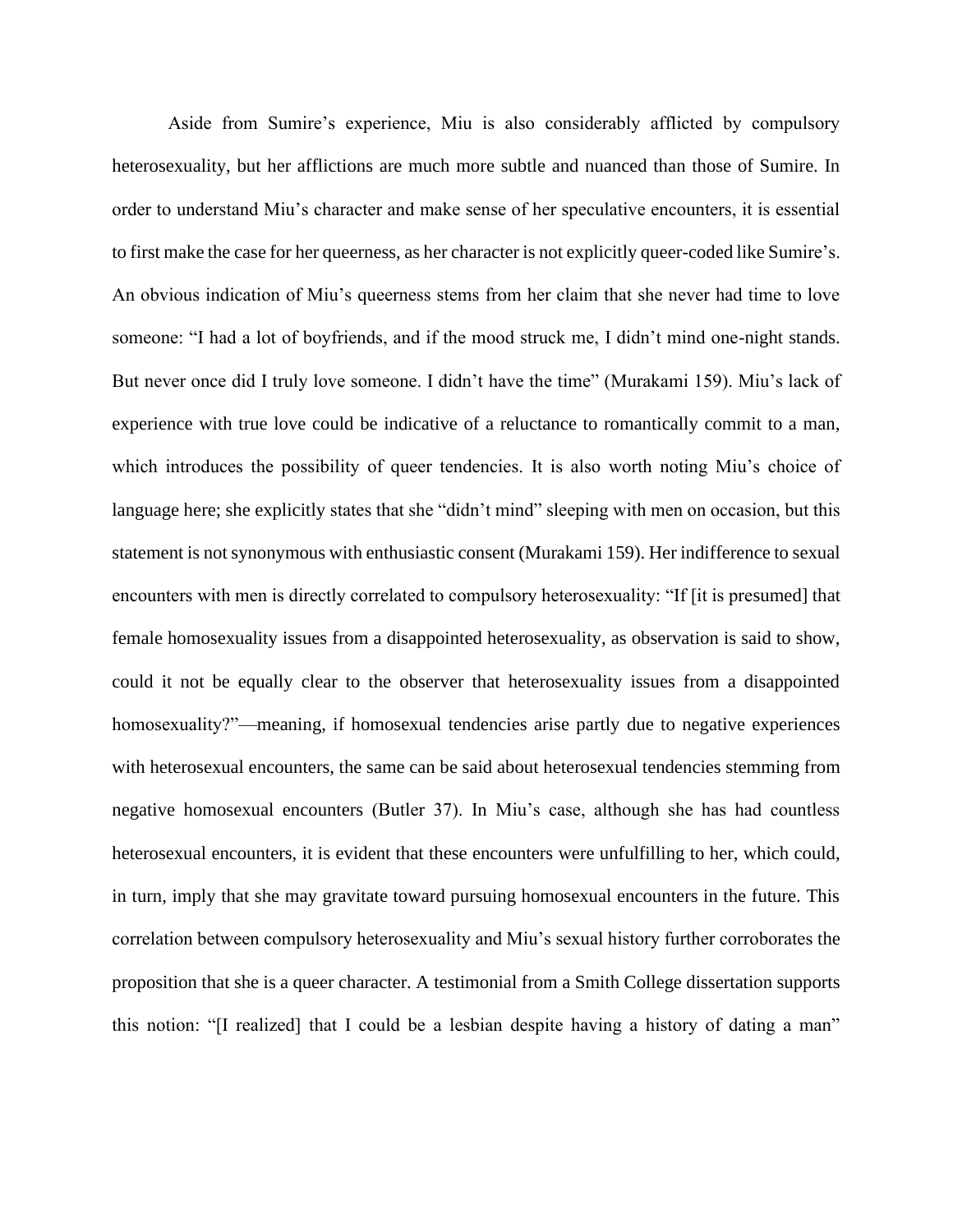(Meresman 39). In context, Miu's dating history does not necessarily represent her sexuality, as many queer women start out pursuing relationships with men due to compulsory heterosexuality.

Another indication of Miu's queerness surfaces when she reveals she is involved in a sexless, platonic marriage. She is friendly with her husband, clarifying that she sees him on the weekends and that they are "like good friends, life partners able to pass some pleasant time together" (Murakami 160). Similar to her indifference toward her previous boyfriends and hookups, Miu's marriage is less rooted in true love and more rooted in comfort, consistency, and a lack of willingness to deviate from the norm. The default relationship standard—that is, a marriage between a man and a woman—is perpetuated by compulsory heterosexuality, and Miu actively contributes to that institution through her platonic marriage to her husband. She even confirms that the relationship is sexless: "We never make love, though—never even touch each other. I feel bad about it, but I don't want to touch him. I just don't want to" (Murakami 160). Here, Miu admits that she feels guilty for not wanting physical intimacy with her own husband, but it is evident that she cannot overcome her reluctance. This dilemma can easily be explained by compulsory heterosexuality, as "heterosexuality is produced through sets of belief and practice that both keep women apart and force women, both overtly and covertly, into partnerships with men" (Tolman 74). In other words, compulsory heterosexuality prevents Miu from even entertaining the potentiality of exploring relationships with women; instead, she is burdened with an obligation to remain in a relationship with a man—even one that entirely lacks intimacy.

A life-altering experience of Miu's that further exacerbates her relationship with compulsory heterosexuality is the ferris wheel incident. This incident is a major fantastical event in the narrative and will be thoroughly expounded upon in the following section. For now, though, a brief summary is as follows: fourteen years prior to the events of the novel, Miu was studying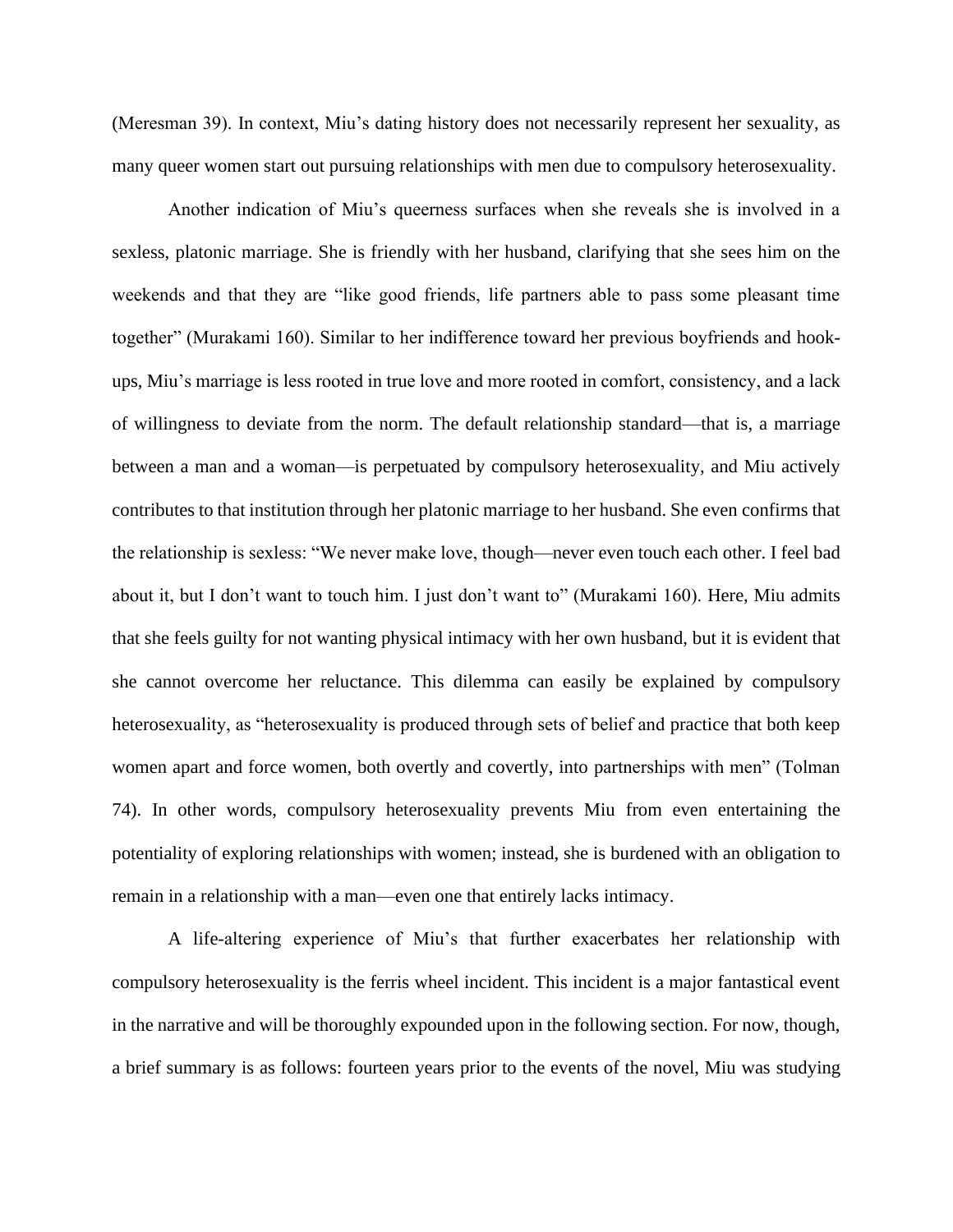classical piano in Switzerland. While she was living there, she would continually run into a local man everywhere she went named Ferdinando. His presence made her increasingly uneasy with each encounter, and she developed a suspicion that he was following her. One night, Miu decided to visit the local carnival on her way home from dinner, and wound up trapped in one of the ferris wheel gondolas overnight. In search of a distraction, she resolved to using the binoculars she carried with her to spy into the window of her own apartment. She scanned the buildings, located her apartment, and spotted a man—presumably Ferdinando—having sex with a woman in her room. Upon closer inspection, the woman appeared to be Miu herself. While the woman—the version of herself she was observing—appeared to be enjoying herself, Miu did not want to participate, and was thoroughly repulsed by what she was witnessing. According to Rich, "Lesbian existence . . . is also a direct or indirect attack on male right of access to women" (Rich 27). In the context of this scenario, Ferdinando believed he was entitled to Miu's sexual submission, which is a product of compulsory heterosexuality. This bizarre, fantastical encounter that Miu underwent many years ago effectively "split her in two" as the text puts it, and her ability to feel sexual desire joined her other half on the "other side" (Murakami 157). Put simply, the part of Miu that harnessed the ability to feel sexual desire completely disappeared after that night, crossing over to a seemingly inaccessible alternate reality. According to the text, "Ever since the incident in Switzerland, she was totally frigid, and couldn't manage sex with anyone. Something inside her had vanished forever" (Murakami 160). When Sumire and Miu arrive in Greece, the two spend an exorbitant amount of time together, and Sumire decides to confess her feelings to Miu by attempting to make an advance on her. However, Miu is unable to reciprocate due to this missing part of her. This disconnect can be interpreted as a metaphor for compulsory heterosexuality, as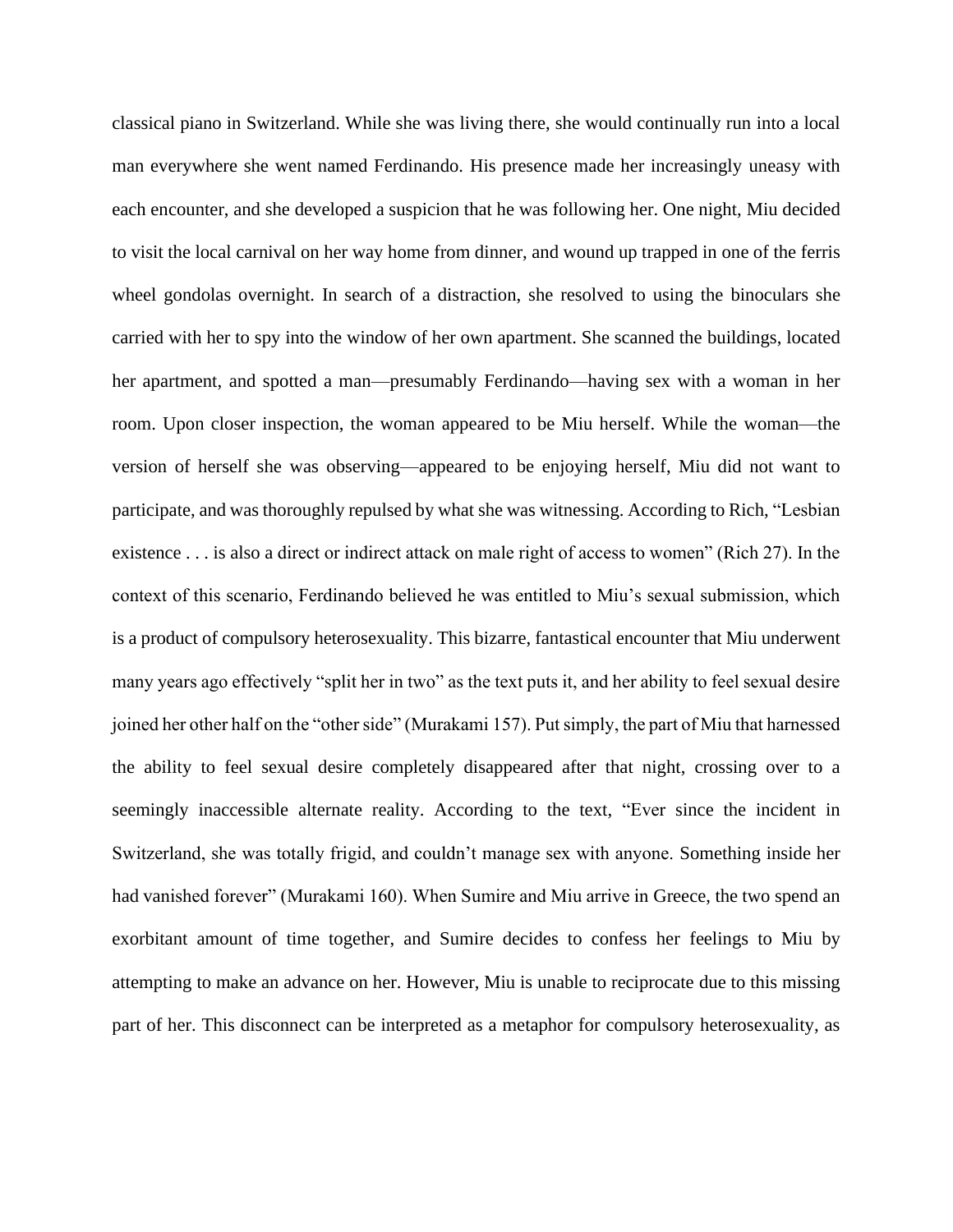Sumire and Miu are physically unable to be happy together regardless of how resolutely they desire to be.

When Miu reminisces on her brief sexual encounter with Sumire, she reveals that she has "never had a homosexual experience, and never considered I had those tendencies. But if that's what Sumire really wanted, I thought I could oblige . . . I like Sumire, and if it made her happy, I didn't mind whatever she did" (Murakami 116). This quote is the first time in the narrative that Miu offers a glimpse into her perspective regarding her own sexuality. Miu is seventeen years older than Sumire, and claims that she had never given any thought to the prospect of homosexual desire until this particular encounter. This sudden realization can be ascribed to compulsory heterosexuality as well, and is reinforced further by Miu's platonic marriage. As previously stated, Miu's prior encounters with men do not prohibit her from the possibility of being queer. She goes on to admit that although she wanted to oblige, she was incapable of doing so: "But my body and mind are two different things. A part of me was happy that Sumire was caressing me so lovingly. But no matter how happy my mind was, my body resisted. My body wouldn't yield to her. My heart and head were aroused, but the rest of me was like a hard, dry stone. It's sad, but I couldn't help it"" (Murakami 116). Here, Miu admits to her arousal following Sumire's advances, which is a confirmation of her inherent queerness. Her inability to act on this arousal denotes her sexual adversity due to compulsory heterosexuality. Regardless of how desperately she wants to comply, the dissonance between her mind and body is too cumbersome. Rich explains that, "As the term lesbian has been held to limiting, clinical associations in its patriarchal definition, female friendship and comradeship have been set apart from the erotic, this limiting the erotic itself" essentially, the term lesbian is oversexualized due to the male gaze, and this issue resultingly diminishes meaning from the word (Rich 28). This reference offers insight into the purpose of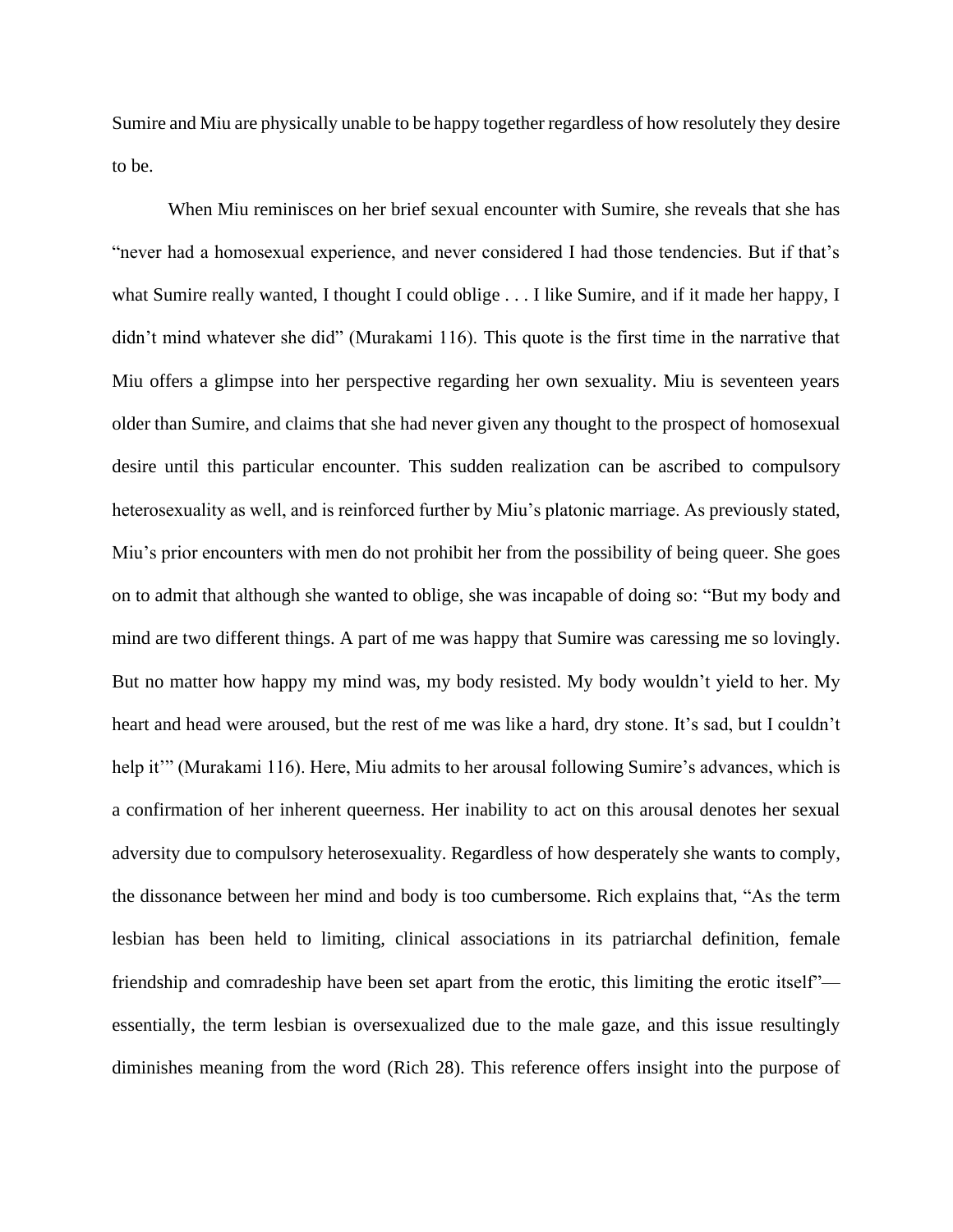Miu's splitting in two, as the version of Miu in the material world is erotically stunted, while her other half is unlimited. In short, Miu verifies the disconnect between her mind and body, while simultaneously acknowledging that Sumire's advances elicit mental arousal from her, and this development aids in designating Miu as a queer character more feasibly.

Now that Sumire and Miu's relationship to compulsory heterosexuality is determined, it is possible to verify the argument that the institution of compulsory heterosexuality is the catalyst for Sumire's inexplicable disappearance in Greece. The overall concept of compulsory heterosexuality offers insight into Sumire's ultimate disappearance for a variety of reasons. For starters, the urgency that Sumire assigns to Miu's ability to carry her away somewhere is too on-the-nose to be coincidental. She asserts this notion multiple times throughout the text: "I'm in love. And this love is about to carry me off somewhere. The current's too overpowering; I don't have any choice . . . I might end up losing everything. But there's no turning back. I can only go with the flow. Even if it means I'll be burned up, gone forever" (Murakami 25). Upon first inspection, this declaration of love can be interpreted as figurative. It mimics the dramaticized, embellished language that is often used to articulate the overwhelming feeling of falling in love for the first time. Since newfound love is so turbulent, it is natural to describe it in hyperbole. However, once the connotation of Sumire's disappearance is established, this speech takes on an entirely new meaning: when Sumire claims that she might lose everything, or "be burned up, gone forever," in reference to pursuing a relationship with Miu, she is being sincere (Murakami 25). In essence, Sumire is aware that her infatuation with Miu is going to carry her off into the unknown from the very beginning, and she submits to this fate when the time inevitably arrives. Additionally, when in Greece, Sumire is unrelenting in her decision to confess her feelings to Miu. She insists that if she withholds her confession for any longer she will certainly disappear, and states that if Miu does not accept her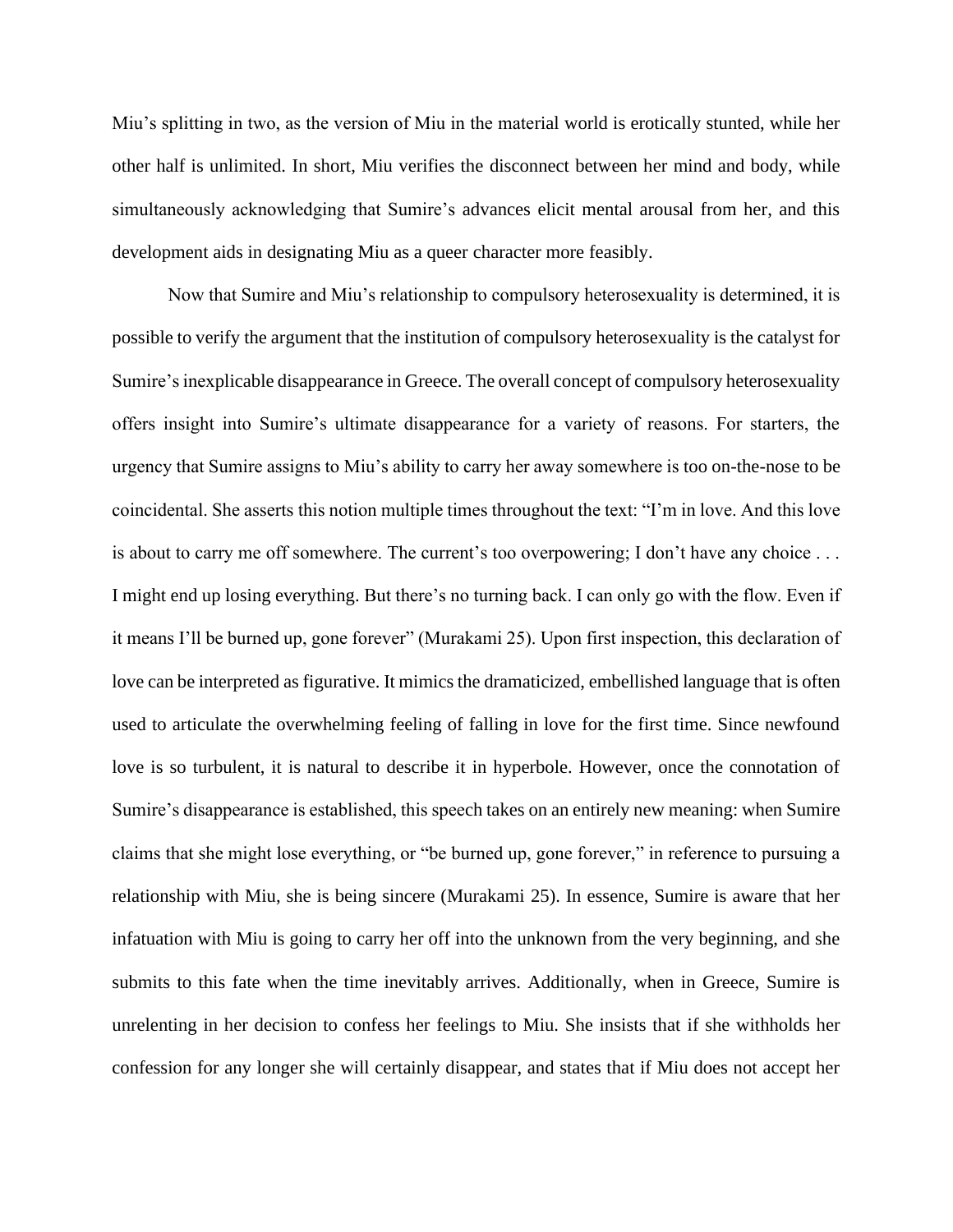advances, she will "cross that bridge when the time comes"—again hinting at the prospect of crossing over to the other side (Murakami 140). As previously stated, because of the confines of compulsory heterosexuality, Sumire and Miu are unable to physically be together in the material world. Since the text introduces the existence of a metaphysical world—a world in which Miu can explore her sexual desire openly and without reservations—Sumire is incentivized to go there as well.

The appeal of the other side is simple: the metaphysical world in which Miu's other half resides is a world free from judgment, binaries, and compulsory heterosexuality. This appeal is unveiled when Sumire confesses to Miu in Greece, and Miu is unable to reciprocate. When Miu retells the situation to K, she states, "I told her how I felt. 'I'm not rejecting you,' I said, 'but I just can't do that kind of thing.' Ever since that happened to me, fourteen years ago, I haven't been able to give myself physically to anyone in this world. It's something that's out of my hands, decided somewhere else" (Murakami 117). Here, Miu specifies that her rejection of Sumire is not intentional, nor is it what she wants. However, her inquisitive and traumatic experience in Switzerland permanently barred her from intimacy, at least in the material world, and this fate is fully out of her control. The specification that Miu is unable to give herself to anyone in this world implies the existence of the other world—the aforementioned metaphysical world. With this in mind, this quote denotes the appeal of the other side for Sumire. Again, Miu's inability to yield to Sumire is attributed to compulsory heterosexuality. This claim is reinforced by Butler's journal on gender performativity: "the binary restriction on sex serves the reproductive aims of a system of compulsory heterosexuality . . . the overthrow of compulsory heterosexuality will inaugurate a true humanism of 'the person' freed from the shackles of sex" (Butler 26). In other words, compulsory heterosexuality reserves sexual encounters for reproductive purposes, effectively ostracizing not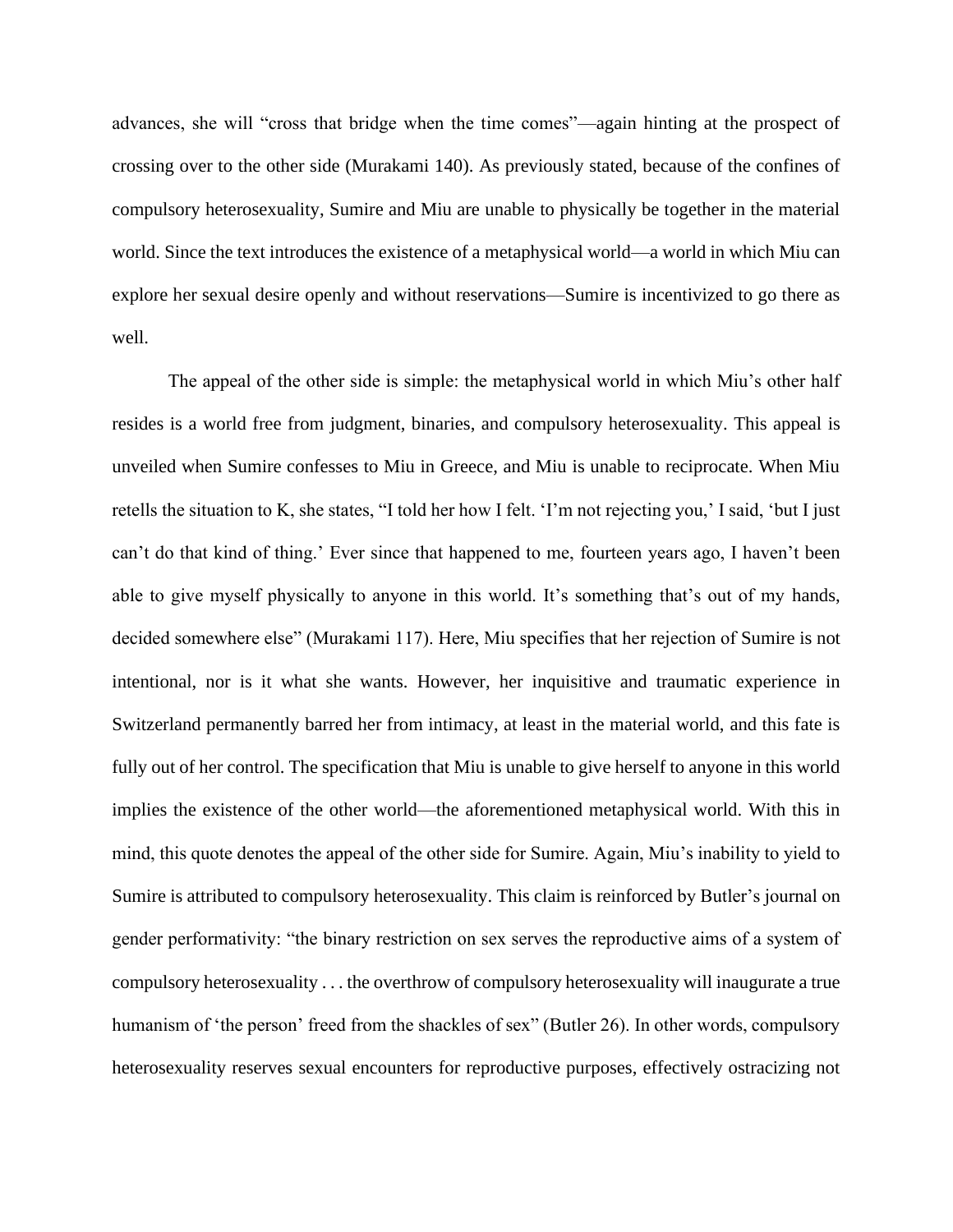only the queer community, but also any sexual act that is unintended for procreation. Butler proposes that the abolition of compulsory heterosexuality, such as in the narrative's metaphysical world, perpetuates an idealistic and humanistic approach to sex that is open and freeing. Miu, in short, is a manifestation of someone restrained by the "shackles of sex" as Butler puts it, and the Miu on the other side is unrestricted by said shackles (Butler 26). So, although Miu let her down gently, this rejection emotionally eviscerates Sumire in such a way that can only be remedied with drastic measures. A world in which Sumire cannot physically be with Miu is a world she cannot tolerate existing in. With this in mind, Sumire crosses over to the other side, to an alternate world in which she can be with Miu without restriction, without binaries, and without the unshakeable confines of compulsory heterosexuality.

Miu's rejection of Sumire is seemingly the direct catalyst for her disappearance, but there is also a compelling appeal to crossing over to the other side that undoubtedly incentivized her decision. It is evident that Sumire chose to cross over to the other side by the very end of the novel, when she calls K from a payphone: "Hey, I'm back. It wasn't easy, but I somehow managed it" (Murakami 208). A more in-depth analysis of the ending will be conducted in the following section, but this encounter confirms that Sumire consciously chose to cross the bridge; it was not an abduction nor an accident. In the alternate reality Sumire crosses over to, there is no compulsory heterosexuality. There is no gender performativity. These claims are supported by Miu's splitting in two, as the half of her on the other side is the one with unlimited sexual desire. Sumire's disappearance occurs so she can have a relationship with Miu on the other side; that is, an absolute, rounded, sexual relationship at its full potential.

# **PART 3: DREAMSCAPES, ALTERNATE REALITIES, AND THE ENDING**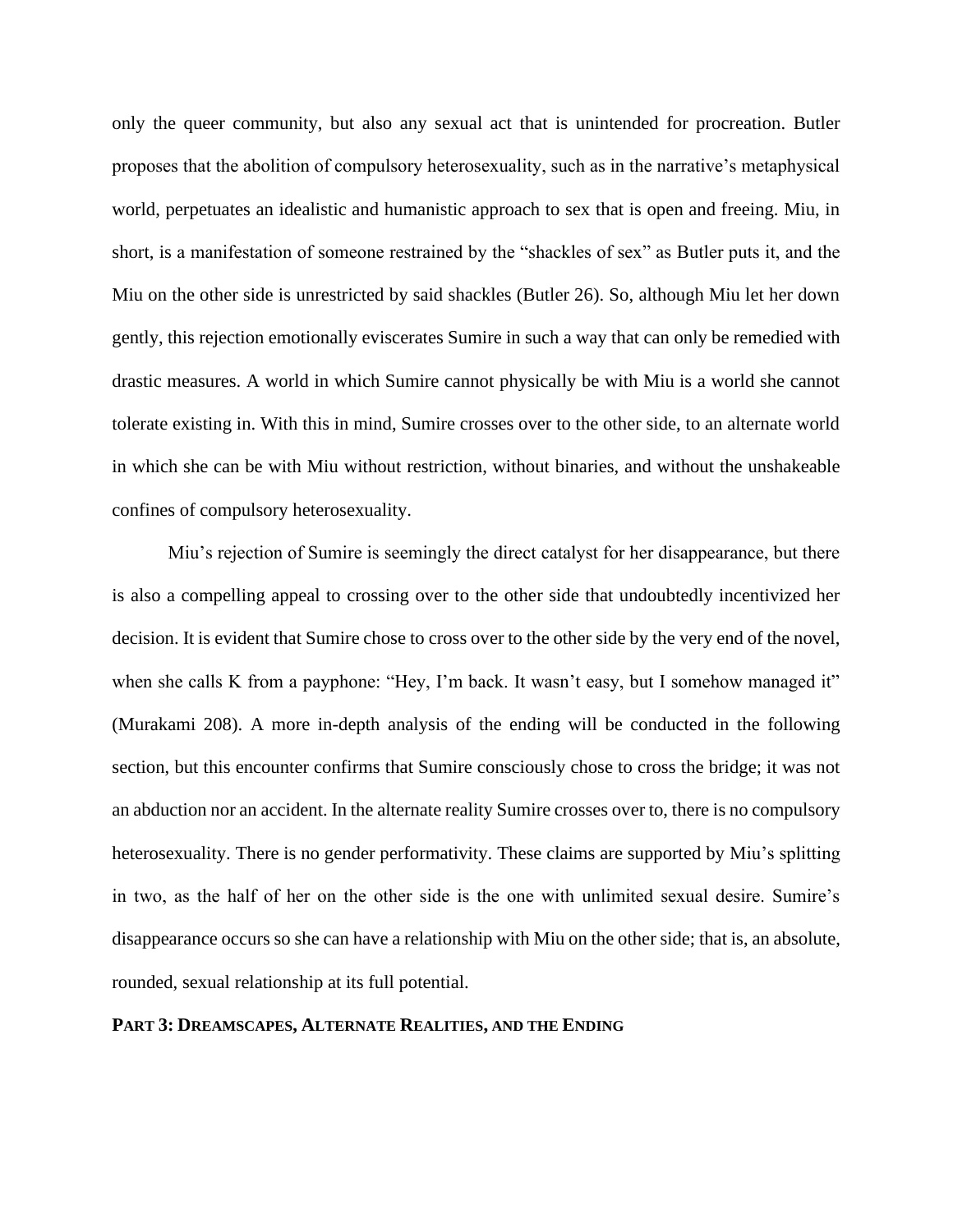Magical realism is a considerably nuanced genre because upon first inspection it reads as paradoxical. Realism is firmly rooted in reality, while the word magical implies surrealist, speculative literary devices. Magical realism employs both; while the overarching story is based in reality, little flashes of abstraction are sprinkled throughout. While these fantastical elements can certainly be jarring, they generally do not tamper with the fluidity of the narrative. Murakami is a notable contributor to the genre; the majority of his work—with the exception of a few nonfictional pursuits and Norwegian Wood—falls under the magical realism umbrella. According to an analysis of Murakami's repertoire, "In virtually all of [Murakami's] fiction . . . a realistic narrative setting is created, then disrupted, sometimes mildly, sometimes violently, by the bizarre or the magical" (Strecher 267). Murakami imagines landscapes within magical realism that are simultaneously magnetic and devastating; he intertwines the darkest crevices of the mind with reality in such a manner that is too authentic to be fantasy but also too speculative to be plain realism. This section aims to argue that the elements of magical realism in *Sputnik Sweetheart* are, in fact, rooted in reality. Additionally, this section will confirm the correlation between magical realism and the overarching theme of this research: the means of access to an escape from compulsory heterosexuality.

Throughout the text, Murakami manipulates incredibly bleak and melancholic themes into magical and fantastical storylines, and he partly accomplishes this feat through the integration of dreams. He initially pokes fun at the notion that dreams make for bad writing through Sumire, when she states, "They say it's a dangerous experiment to include dreams in the fiction you write. Only a handful of writers—and I'm talking the most talented—are able to pull off the kind of irrational synthesis that you find in dreams" (Murakami 137-138). While Sumire raises a valuable point that dreams are irrational and, therefore, difficult to nail down and effectively put into words,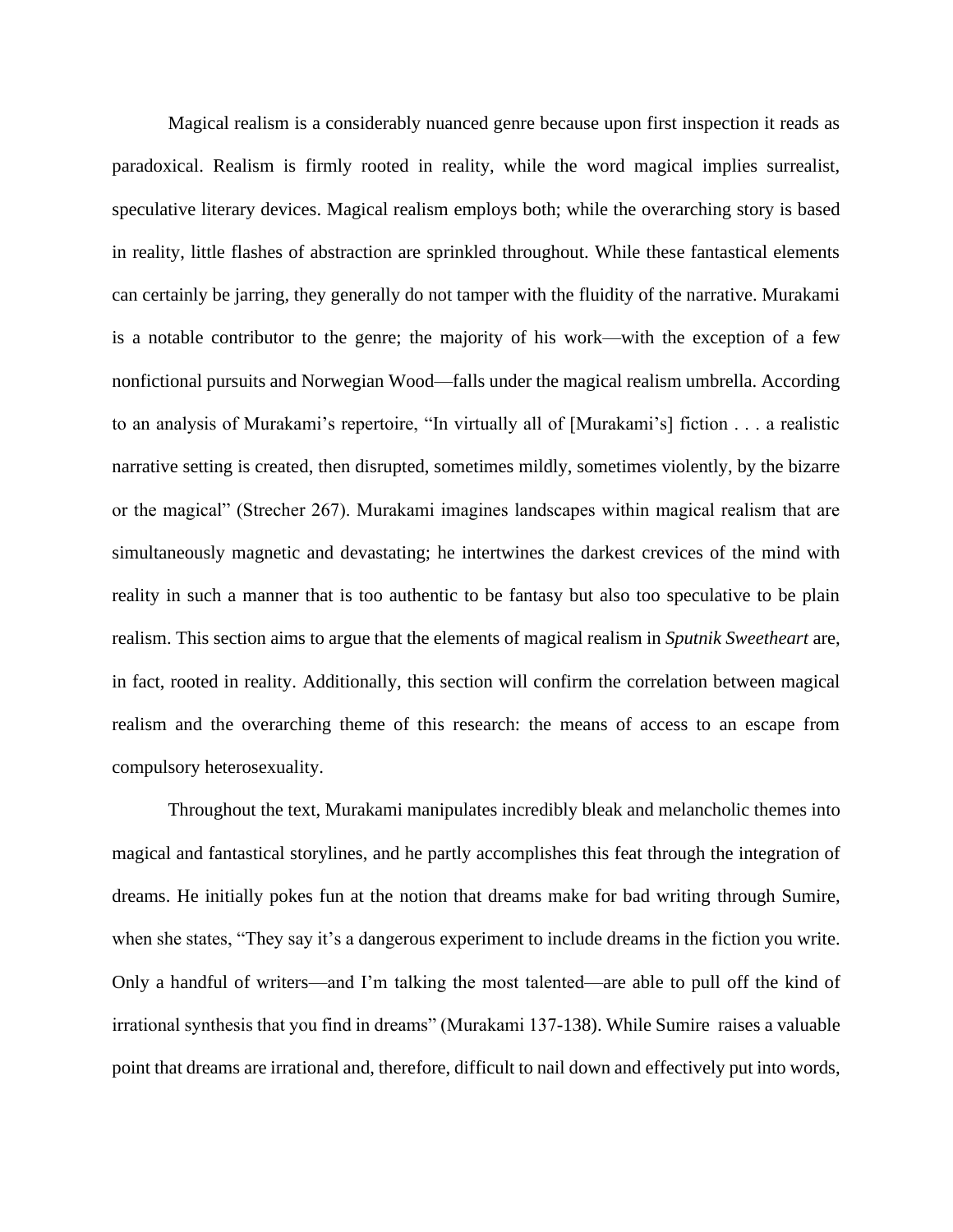Murakami has a knack for effortlessly weaving dreams into his narratives. Further, the inclusion of dreams complements Sumire's character seamlessly, as she is—similar to the nature of dreams—irrational and erratic herself. It can be argued that Sumire's efforts to decipher her dreams assist her in her pursuit of embracing her queerness. Early in the novel, she asks K, "Have you ever felt confused about what you're doing, like it's not right? . . . Sometimes I get so frightened, like everything I've done up till now is wrong. I have these realistic dreams and snap wide awake in the middle of the night. And for a while I can't figure out what's real and what isn't" (Murakami 50). Here, it is evident that Sumire is feeling despondent and alienated regarding her place in the world. She feels as though she is doing wrong, and it is unclear if she is referring to her sexuality, her writing, or both. Regardless, she mentions that she has been having dreams so vivid that she cannot distinguish between fiction and reality. Pseudoscientist Rupert Sheldrake's research on the collective unconscious offers insight into Sumire's manifestation of such dreams: "The personal unconscious is made up eventually of contents which have at one time been conscious but which have disappeared from consciousness through having been forgotten or repressed" (Sheldrake 251). In short, Sumire's dreams could potentially stem from previous encounters or traumas that she has since repressed, but they could also stem from something else entirely, such as a collective unconscious of which she has no influence. Sheldrake goes on to describe this collective unconscious: "The contents of the collective unconscious have never been in consciousness, and therefore have never been individually acquired, but owe their existence exclusively to heredity" in other words, Sumire could have acquired the subject matter of her hyper-realistic dreams through heredity rather than from her own subconscious (Sheldrake 251). Regardless of the means in which Sumire acquires this information, her dreams ultimately help her come to terms with her sexuality, as one of the dreams she has in Greece inspires her to confess her feelings to Miu.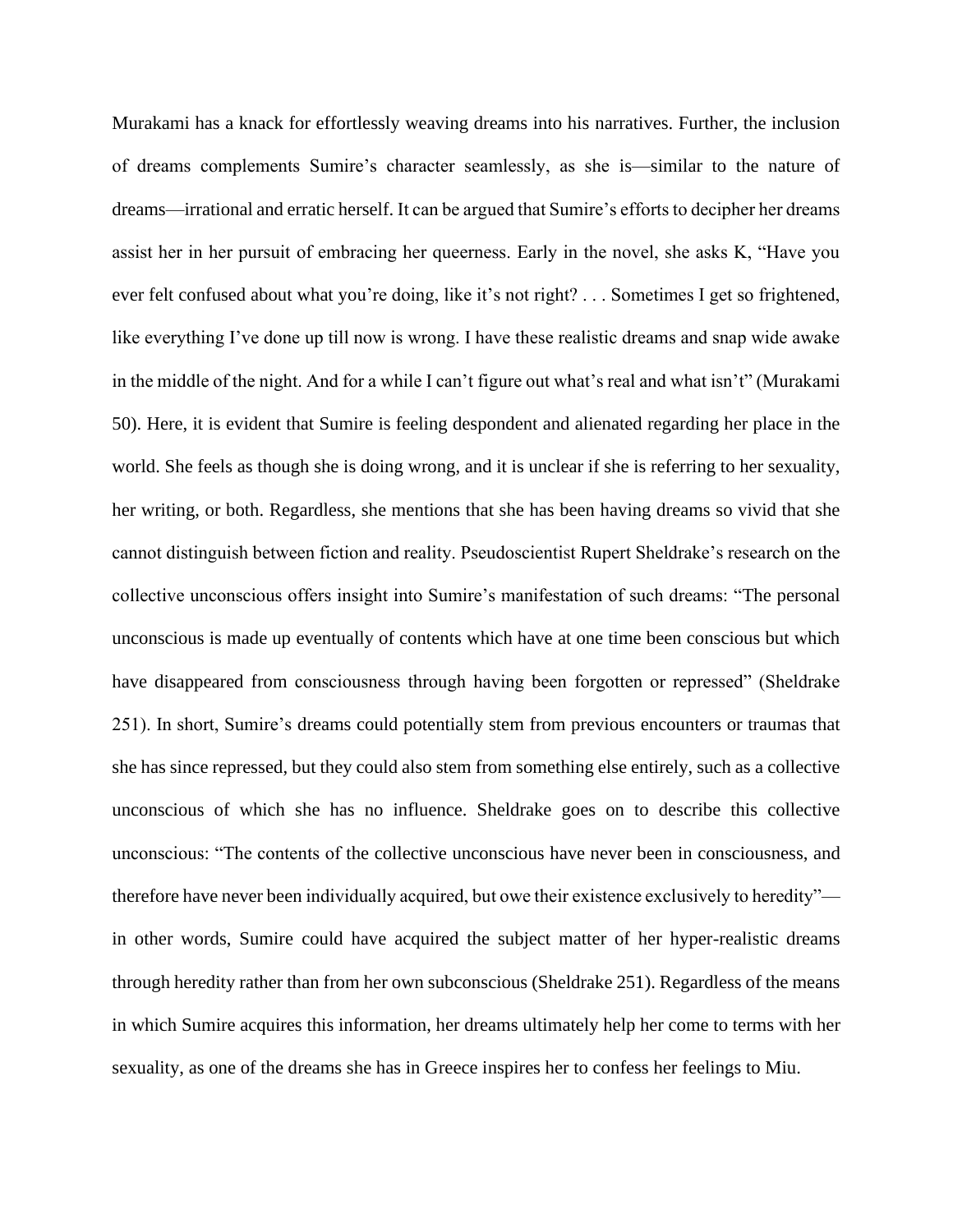The aforementioned dream that influences Sumire's decision to pursue Miu is one that she records in a journal entry the night before disappearing. In the beginning of the entry, she ruminates a bit over her feelings for Miu, and fantasizes about living in a world of dreams in order to evade confrontation: "So what are people supposed to do if they want to avoid a collision {thud!) but still lie in the field, enjoying the clouds drifting by, listening to the grass grow—not thinking, in other words? . . . The answer is dreams. Entering the world of dreams, and never coming out. Living in dreams for the rest of time" (Murakami 135-136). Here, Sumire is romanticizing the prospect of not thinking, which is reminiscent of her previous proclamation that she forgets to think when she is in Miu's presence. With this connection in mind, it can be inferred that Sumire associates her relationship with Miu to the feeling of lying in a field and watching the clouds go by—an infinite vacation from reality. She affirms this connection by mentioning the world of dreams, which can be interpreted as a metaphor for the other side, or the alternate reality she crosses over to when she disappears, and amplifies this interpretation further by expressing her desire to live in dreams "for the rest of time" (Murakami 136). In Guattari's interpretation of the machinic unconscious, he inquisitively attempts to define the unconscious: "What is the unconscious really? Is it a magical world hidden in who knows which fold of the brain? An internal mini-cinema specialized in . . . the projection of fixed archetypal plans?" (Guattari 9). In other words, the unconscious could potentially be a magical world, but it could also very well be a meaningless vessel for entertainment—i.e. the "mini-cinema" inside of the brain—and there is practically no method of measuring either possibility (Guattari 9). Either way, Guattari's speculation of the unconscious offers insight into Sumire's depiction of the world of dreams; the magical world Guattari presents, if taken literally, correlates directly with Sumire's dream world. She elaborates on her proposition: "In dreams you don't need to make any distinctions between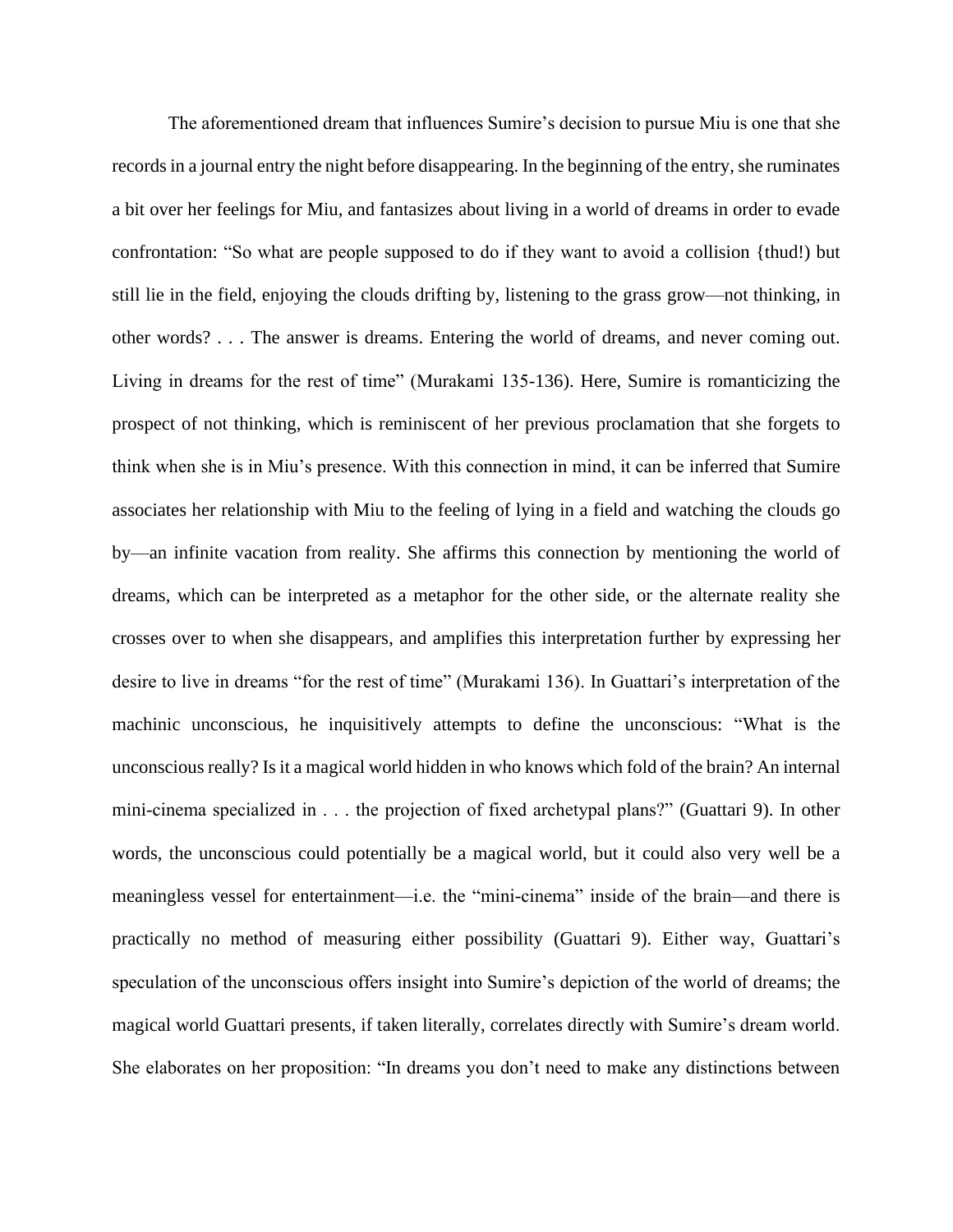things. Not at all. Boundaries don't exist. So in dreams there are hardly ever collisions. Even if there are, they don't hurt. Reality is different. Reality bites" (Murakami 136). Here, Sumire is declaring that it is not required to exert energy while dreaming; in dreams, she can simply exist, passively, without binaries. She mentions that within dreams, it is impossible to experience pain even if collisions do occur, in either a literal or hypothetical sense. However, due to the fact that Sumire cannot truly escape from reality through dreams, as dreams are fleeting entities, and "reality bites" as she so eloquently puts it, she resorts to transcending reality entirely, cutting across to an alternate reality in which she and Miu can truly be happy without obstacles (Murakami 136).

The dream that Sumire composes in her journal concerns her mother. Sumire's mother passed away when she was very young, and she has little-to-no recollection of her; she only knows her through photographs. In the dream, Sumire climbs an unending spiral staircase, looking for her mother. She loops around and around, trying to reach the top, but when she finally gets there, her mother disappears. This is troubling to Sumire, as her mother allegedly "has something she wants to tell Sumire, a critical piece of information Sumire desperately needs in order to live," and whatever that piece of information may be, she has no idea (Murakami 138). An interesting component of the dream to note is the fact that the mother in her dream is not the same mother that she knows from photographs, but she somehow "knows at a glance that it's her mother" (Murakami 138). This development mimics the nonsensical essence of dreams that Sumire discloses in her prior disclaimer. Sheldrake offers a thoughtful hypothesis for how these types of dreams materialize: "If we are influenced by morphic resonance from particular individuals to whom we are in some way linked or connected, then it is conceivable that we might pick up images, thoughts, impressions, or feelings from them . . . in a way that would go beyond the means of communication recognized by contemporary science" (Sheldrake 221). Because Sumire and her mother share an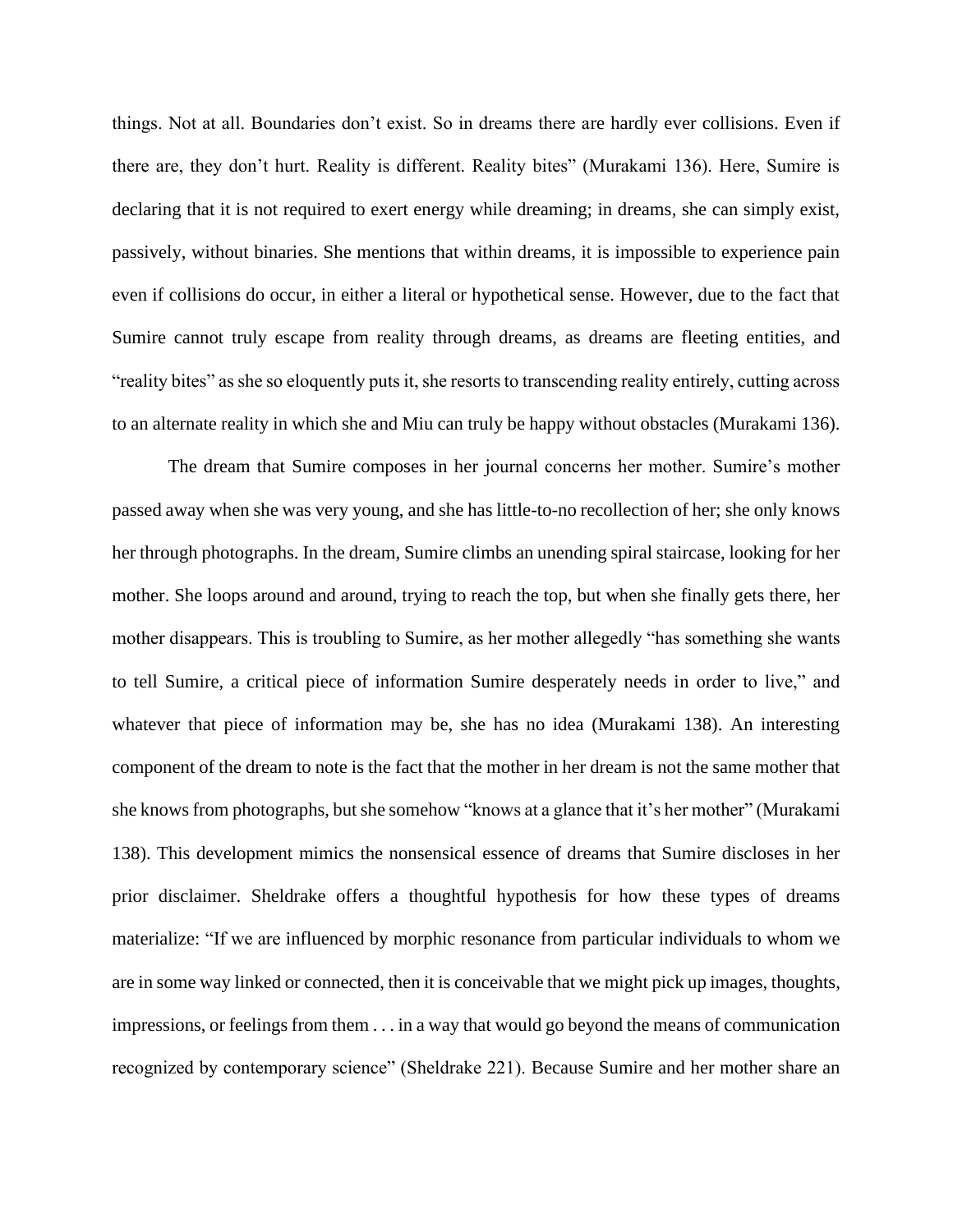inherent genetic connection, then, according to Sheldrake's theory, Sumire is able to conceive dreams about her mother regardless of whether she ever knew her personally. Although Sumire's mother died when she was much too young to remember her, Sumire still picks up these images, impressions, and feelings that Sheldrake describes through her dreams. To continue, Sumire finds a door at the top of the stairs, and when she opens it, the walls disappear, and she discovers she is trapped up in the clouds, infinitely waiting to be rescued. Upon waking up, she decides that she must confess to Miu. She concludes that the important message her mother needed to convey to her in her dream must have been concerning her trepidation, and resolves that she no longer wants to participate in the daily regimen of dreading the unknown: "I can't stay like this forever, hanging . . . All the dawns and all the twilights will rob me, piece by piece, of myself, and before long my very life will be shaved away completely—and I would end up nothing" (Murakami 140). Again, there is this insistence on the notion that Sumire will fade away, which, of course, foreshadows her disappearance. In short, Sumire's dream validates her queerness—a part of her that she has been wrestling with for the majority of the narrative—by convincing her to pursue love despite the confines of compulsory heterosexuality.

In addition to dreams, a major element of magical realism employed in this narrative is the concept of alternate realities. The "other side" that houses Miu's other half, as well as Sumire, can certainly be defined as an alternate reality or dimension, and this connotation offers a plausible explanation for both of these supernatural occurrences (Murakami 157). Sheldrake's theory of morphic resonance, which expands on the aforementioned idea of a collective memory, offers logical insight into many of the otherwise inexplicable speculative phenomena that occur in the narrative. According to Sheldrake, morphic resonance is "the idea of mysterious telepathy-type interconnections between organisms and of collective memories within species" (Sheldrake 108).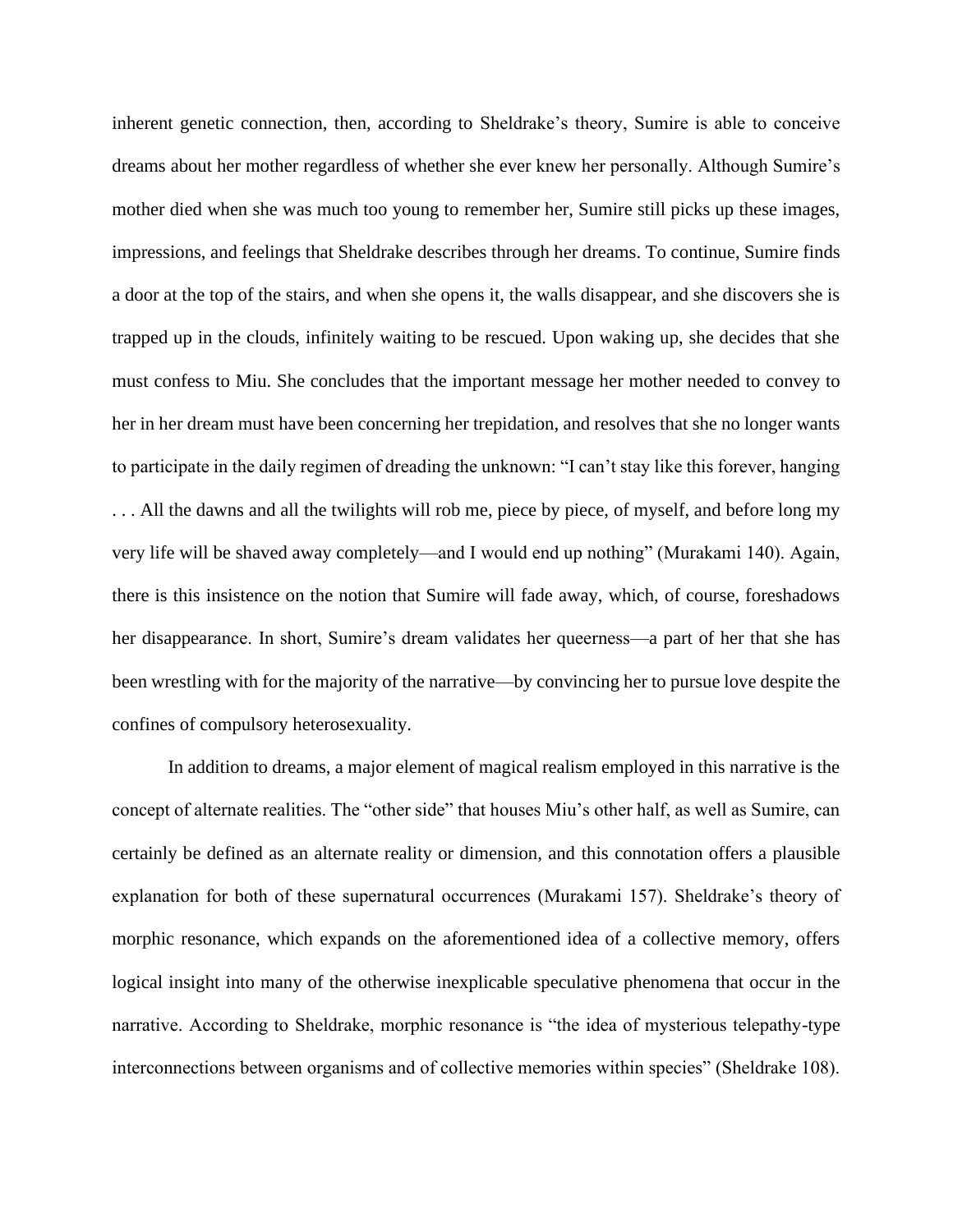Put simply, morphic resonance is the concept of telepathic communication through memory. A simple example is an individual's ability to feel someone staring at them. A more complex example is exhibited through evolution, when members of a species perform the same behaviors as other members of said species in an entirely different place—or time—so communication through the morphogenetic field would have to take place. A particular instance in which this theory pertains to the text is Sumire's ability to dream about her mother, a person who she has never truly known, and receive messages from her. Sheldrake proposes that the feelings and experiences, such as those in Sumire's dream, are transmitted through a field—namely, a morphogenetic field in which members within a species are able to communicate with one another, regardless of space or time. So, although Sumire's mother has passed away, it is still possible for her to send Sumire messages through her dreams. It is valuable to touch on morphic resonance and the postulation of alternate realities as it proposes an interpretation for the intangible, magical, and unresolved events within the narrative.

Sumire's disappearance, which is triggered by compulsory heterosexuality, can be explained by morphic resonance. In Sumire's journal entry, she ponders the unknown: "On the flip side of everything we think we absolutely have pegged lurks an equal amount of the unknown. Who can really distinguish between the sea and what's reflected in it?" (Murakami 134). Here, Sumire admits that it is impossible for her to be certain of absolutely everything, regardless of how secure and collected she is. She suggests that for everything she knows, there exists an equivalent amount of the unknown—similar to the philosophical prospect of pinpointing the difference between the ocean and its reflection. This sentiment is parallel to the unknown in terms of morphic resonance. Sheldrake proposes that the morphogenetic fields are "inevitably mysterious . . . Physics cannot explain the nature of the different kinds of fields, unless it be in terms of a more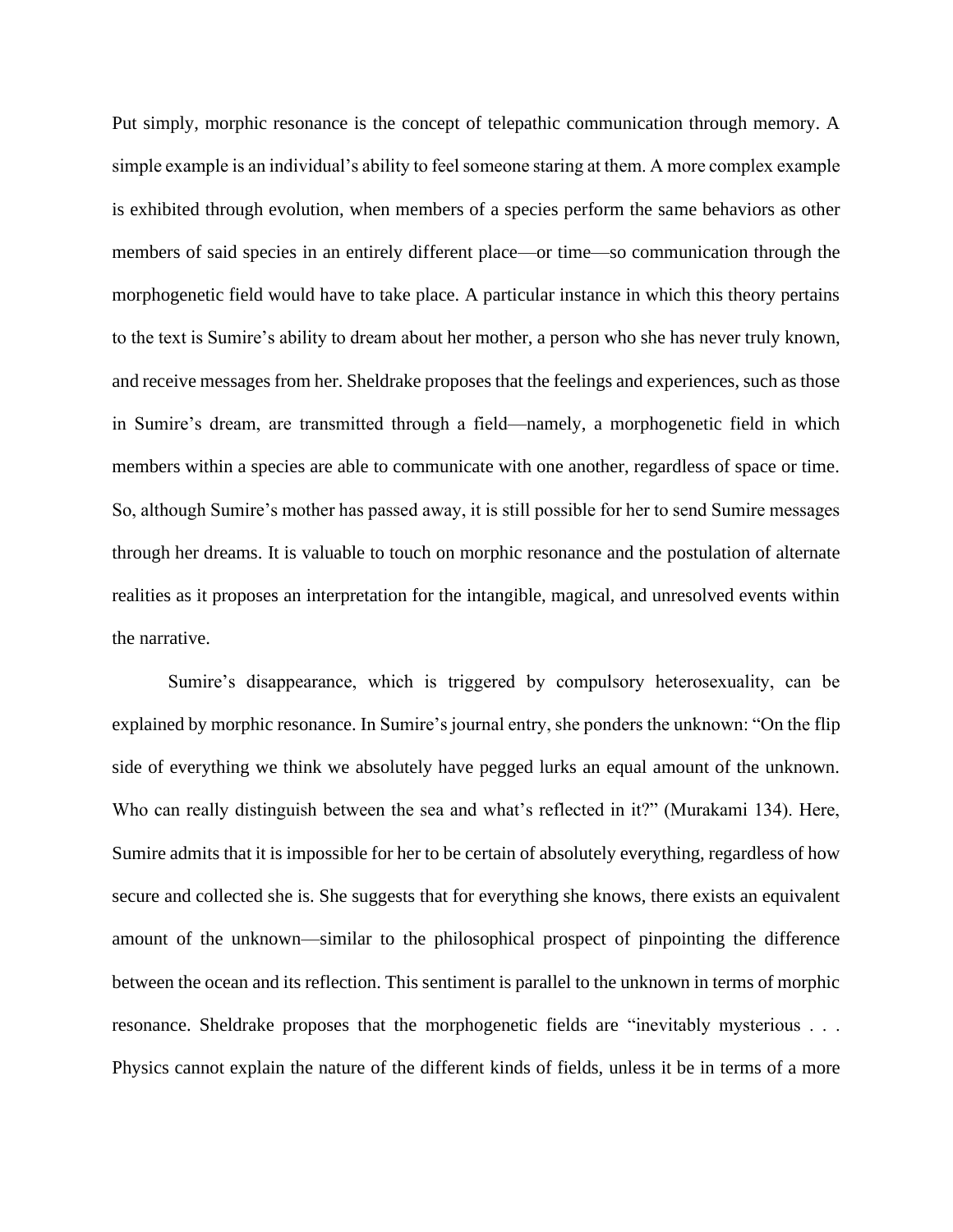fundamental unified field, such as the original cosmic field. But then this too is inexplicable unless we assume it was created by God. And then God is inexplicable" (Sheldrake 99). This is a tangential way of explaining that morphogenetic fields are complicated to study because they are both invisible and immeasurable. Sheldrake offers that, if the fields are orchestrated by the cosmos, then they are far too out of reach to measure. Further, if these cosmic fields are controlled by God, then there is no tangible method to measure God, either. Thus, there remains an unending series of questions concerning the unknown. Like the fields, the unknown itself exists in the abstract. While certain aspects of the unknown can eventually be uncovered through trial and error, there are also limitless unsolved mysteries in life. When Sumire mulls over the prospect of crossing over to the other side, she acknowledges that she will be forced to reckon with the unknown. She states, "Time's limited—no room for detours . . . Inside of us what we know and what we don't know share the same abode. For convenience' sake most people erect a wall between them. It makes life easier. But I just swept that wall away. I had to. I hate walls. That's just the kind of person I am" (Murakami 135). Here, Sumire declares her readiness to delve into the unknown by sweeping the allegorical wall away, regardless of the arduous implications that will follow. While she acknowledges that it would certainly be easier to disregard the unknown, Sumire would rather take a chance with Miu than spend the rest of time wondering. When she ultimately disappears, she does so by tapping into the morphogenetic fields. Sheldrake states that the laws that dictate morphic resonance "are not material things that can be located in space and time; rather, they are potentially present and active throughout the universe: they always have been and always will be" (Sheldrake 111). In other words, the morphogenetic fields are intangible and immeasurable, they simply exist. Without the introduction of morphogenetic fields, there would be no conceivable way for Sumire to communicate with Miu's other half, as Sumire is living in the physical world,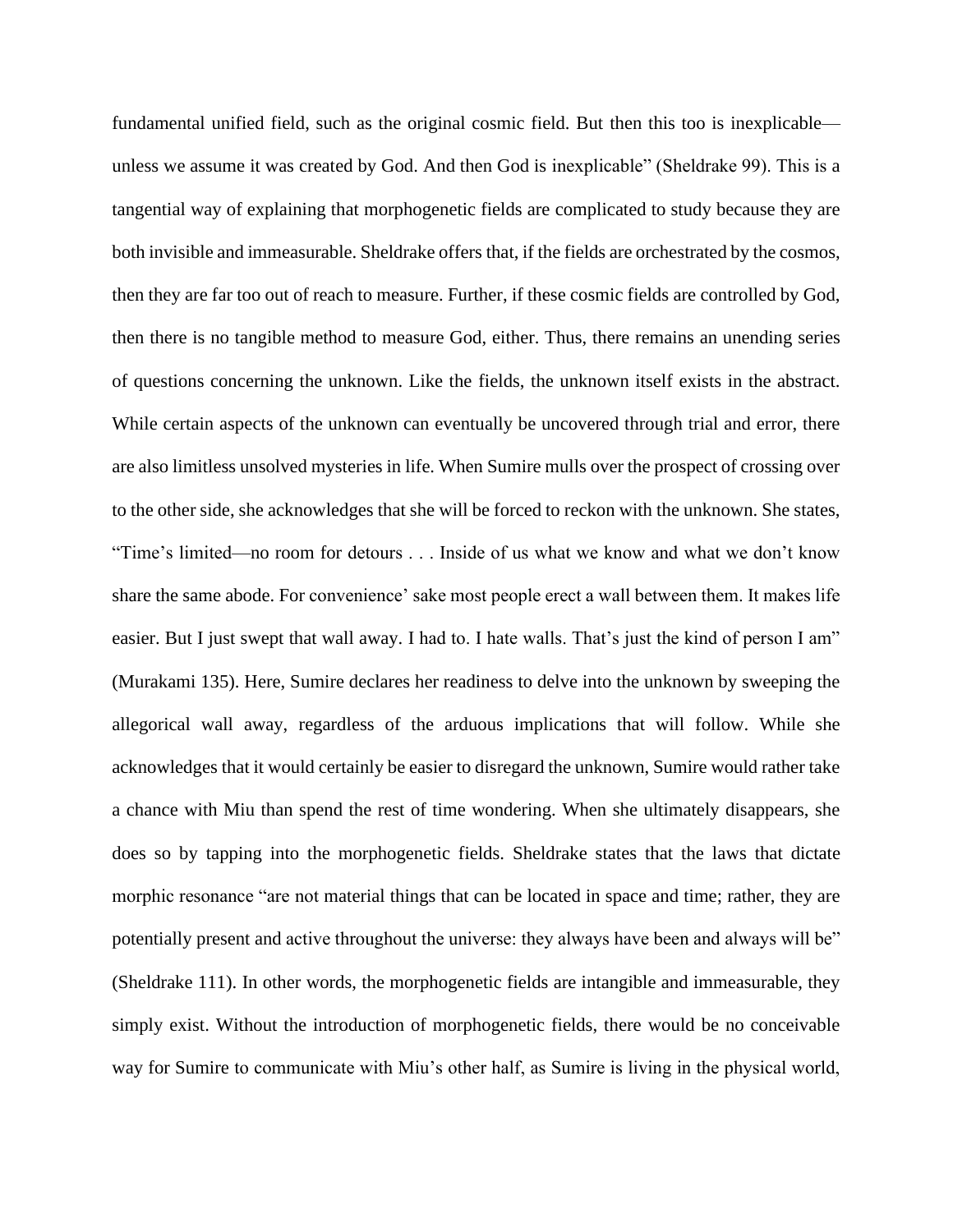and Miu's other half resides in the metaphysical world. However, because Sumire and Miu's relationship mimics the bond of "two interlocking spoons," and morphic resonance occurs between beings that share an intrinsic connection, it is safe to assume that Sumire discovers how to traverse to the world of dreams—the metaphysical world, free from binaries—by channeling Miu's other half through morphic resonance (Murakami 133).

Another instance of alternate realities displayed in the narrative is Miu's splitting in two, as Miu's other half resides in the metaphysical world. This experience is derived from the aforementioned ferris wheel incident. Again, the supernatural encounter that Miu undergoes while trapped in a Swiss ferris wheel gondola permanently scars her, both physically and mentally. Physically, it strips her of her sexual desire and turns her hair pure white. Mentally, it strips her of her passion. When recalling the experience, Miu explains, "I was still on this side, here. But another me, maybe half of me, had gone over to the other side. Taking with it my black hair, my sexual desire, my periods, my ovulation, perhaps even the will to live" (Murakami 157). In other words, the part of Miu that was removed from her had not disappeared entirely; rather, it still exists, in human form, in the metaphysical world. The concept of splitting in two can be attributed to morphic resonance as well. According to Sheldrake, "The appearance of a new kind of field involves a creative jump or synthesis. A new morphic attractor comes into being, and with it a new pattern of relationships and connections"—put simply, it is possible for new morphogenetic fields to emerge through creativity, due to the meditative impact that creativity has on the human mind (Sheldrake 321). This quote is a perfect explanation for Miu's splitting in two; her ability to traverse to the other side is equivalent to the inception of a new kind of field sparked by a creative leap. The fundamental difference between Miu and Sumire is that Sumire manages to uncover a method to access the metaphysical world, while Miu could only go there once. This disconnect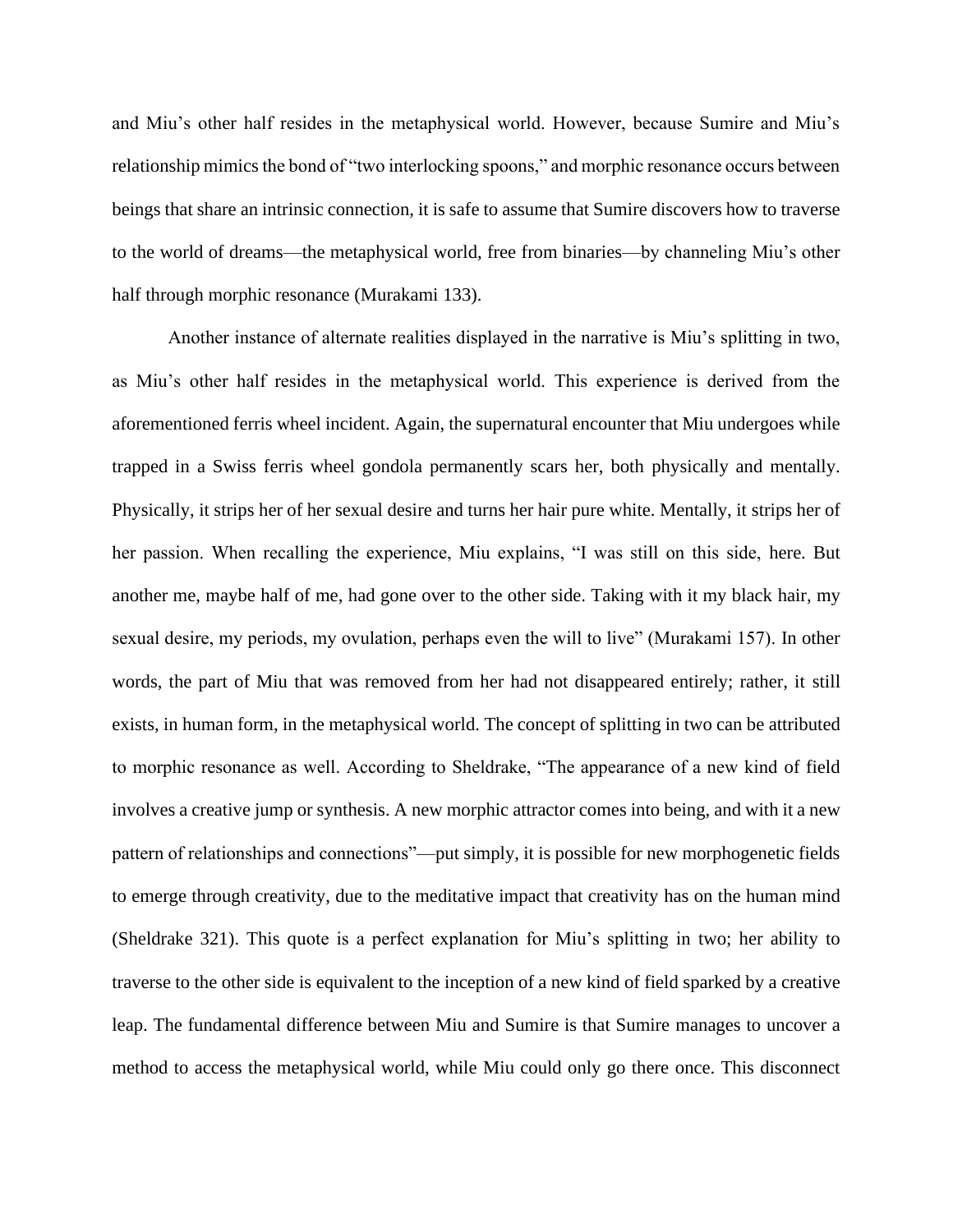can be attributed to compulsory heterosexuality; while Miu actively submits to compulsory heterosexuality by remaining in a loveless heterosexual partnership despite her unwillingness, Sumire rejects compulsory heterosexuality entirely, sweeps the wall away, and crosses over to the other side. While Miu is acquiescent, Sumire is restless in her pursuit of a reality in which she and Miu can be happy and fulfilled together.

Moreover, music plays a tremendous role in the fantastical elements of this narrative. Music as a subject is repeatedly brought up in this novel, namely through Sumire and Miu's mutual appreciation of classical compositions. They discuss classical music when they first meet at the wedding reception, and listen to Brahms together in Greece. Miu was a classically trained pianist as well, but abandoned her musical pursuits following the ferris wheel incident; she found that when she lost her sexual desire, she also lost her ability to move audiences, regardless of her technical skill. However, the most impactful utilization of music arises when K visits the island in search for Sumire, and undergoes a speculative encounter with inconceivable music he hears from atop a hill. He wakes up in the middle of the night to the sound of strange music and feels compelled to follow it. When he eventually reaches the hilltop, he is overcome with the sensation that he is about to be whisked away, and he struggles to maintain his composure. The music plunges him into an uncontrollable out-of-body experience: "Someone had rearranged my cells, untied the threads that held my mind together," he explains (Murakami 170). Nevertheless, he manages to keep himself grounded, and the music finally stops. K's convoluted experience with this music was elusive like a dream, to the extent that he felt as though it had not even occurred in the first place. Upon reflection, he concludes that before Sumire disappeared, she "had awakened to the same music, her curiosity getting the better of her as she clambered up the slope in her pajamas," only, instead of resisting like K, she submitted to it, allowing herself to be pulled apart,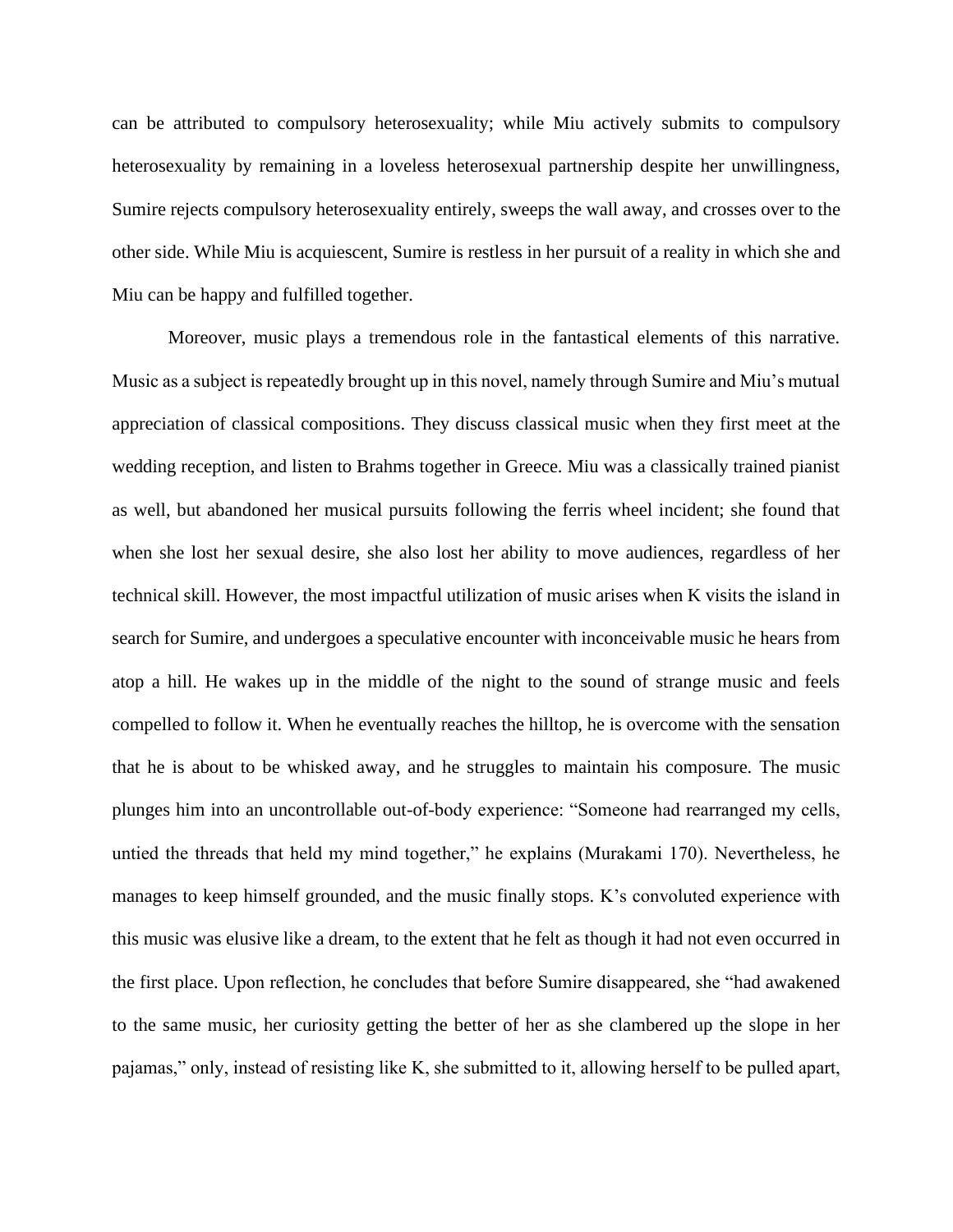rearranged, and transported to the other side (Murakami 169-170). The inference that Sumire underwent the same experience as K indicates that music functions as a vessel for accessing the other side—an alternate reality free from binaries. This conclusion can be supported by a psychological study on the correlation between music and altered states of consciousness. Participants listened to the same music, and reported similar findings: "Qualitatively, a consistent subjective theme emerged, with our subjects reporting a profound cathartic experience, often described as going to a 'place where they had never been before'" (Battles 6). While the described "place" is certainly hypothetical, reading it as literal illuminates the interpretation that music transported Sumire to another world, in which she "had never been before" (Battles 6). Again, Sumire's experience implies that music functions as the bridge between the physical and metaphysical worlds, and confirms that the nonbinary metaphysical world is accessible. Music connects Sumire and Miu in the beginning through their mutual love of classical music, and again in the end through its role in ensuring that Sumire can reach Miu's other half, so they can ultimately be happy together on the other side.

The final instance of magical realism in *Sputnik Sweetheart* occurs in the ending. The ambiguous ending of this novel encourages speculation because it cuts the narrative short, almost abruptly, and leaves the reader with dozens of unanswered questions. There are virtually infinite interpretations that can be taken away from the ending, and this research aims to speculate on some of the possibilities. The novel concludes with K routinely waking up in the middle of the night, envisioning Sumire calling him from a telephone booth like she used to. He waits for his phone to ring, and of course it never does. However, one night, he reveals that it does, in fact, ring: "But one time it did ring. Right in front of me, it actually rang. Making the air of the real world tremble and shake. I grabbed the receiver" (Murakami 208). Here, it is worth noting that K emphasizes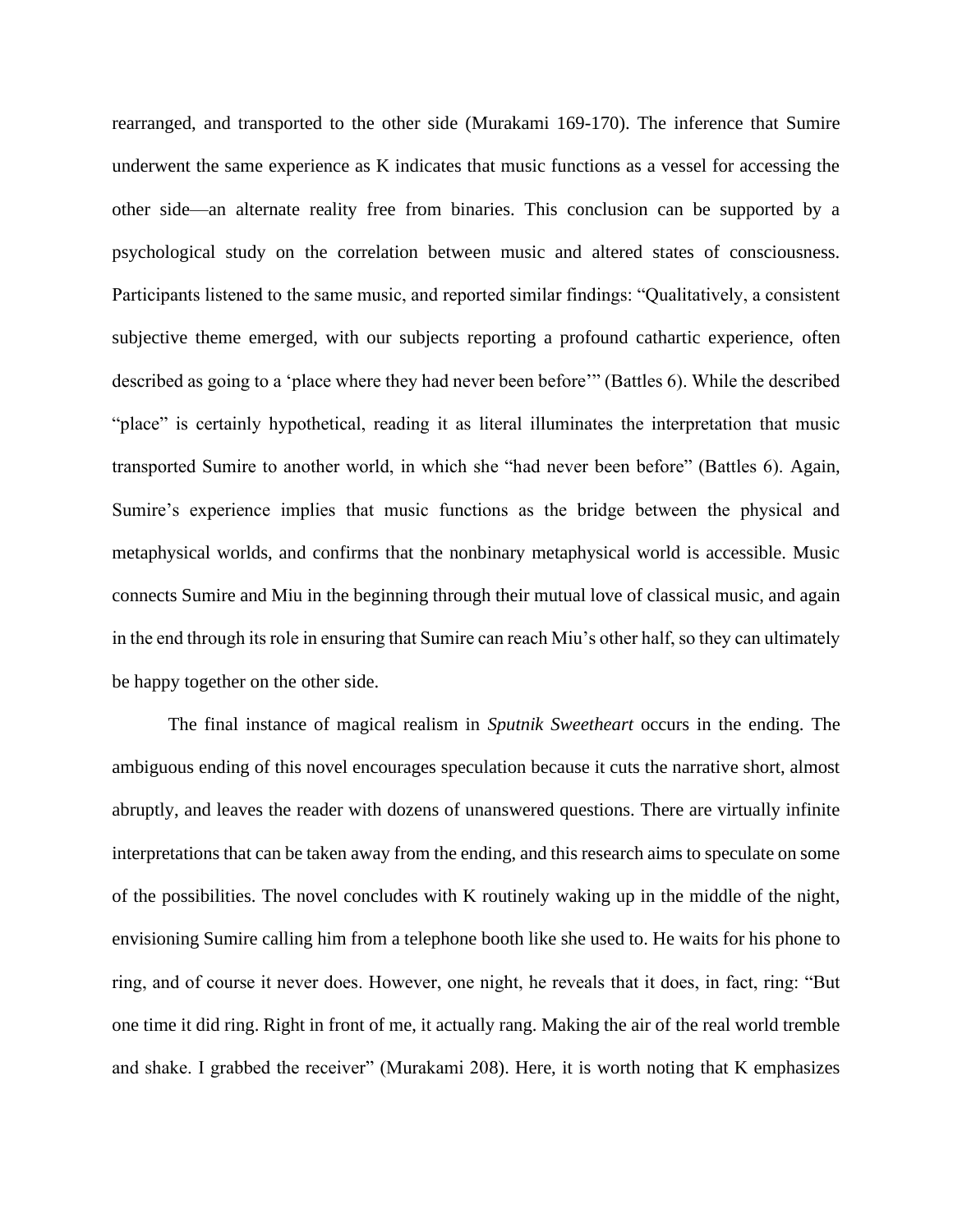that this phone call tethers both himself and Sumire to the real world. He answers the phone, and Sumire speaks into the receiver, "Hey, I'm back. It wasn't easy, but somehow I managed it. Like a fifty-word precis of Homer's Odyssey" (Murakami 208). Here, Sumire reveals that her experience navigating between alternate realities is reminiscent of the hero's journey. K implores her for her location, and she states that she is in the telephone booth. She requests for him to come and get her before the line goes dead. Then, K narrates, "I get up out of bed. I pull back the old, faded curtains and open the window. I stick my head out and look at the sky. Sure enough, a moldcolored half-moon hangs in the sky. Good. We're both looking at the same moon, in the same world" (Murakami 210). Here, K is convinced that he and Sumire are in the same world, but whether that world is real or metaphysical is unclear. The open-endedness of this conclusion is, of course, deliberate on Murakami's behalf. Overall, there are three possible endings: one interpretation is that Sumire returned to the physical world to reunite with K. The other interpretation is that K somehow managed to reach the metaphysical world himself. At first, K was apprehensive about crossing over to the other side, which can be inferred from his resistance to the musical encounter he had in Greece. However, upon returning to Japan, he found he was inconsolably depressed, and perhaps decided he was ready to make the trip. The final interpretation is supported by the introduction of morphic resonance, as "morphic resonance does not involve a transfer of energy from one system to another, but rather a non-energetic transfer of information" (Sheldrake 108). Since, according to Sheldrake, it is possible to transfer information without transferring energy, there is potential that Sumire tapped into the morphogenetic field, established a telephone line between the metaphysical and material worlds, and gave K a call. Ultimately, there is no canon, definitive ending to this narrative, and this ambiguity can be attributed to Schrödinger's cat. Schrödinger's cat is a thought experiment within quantum mechanics that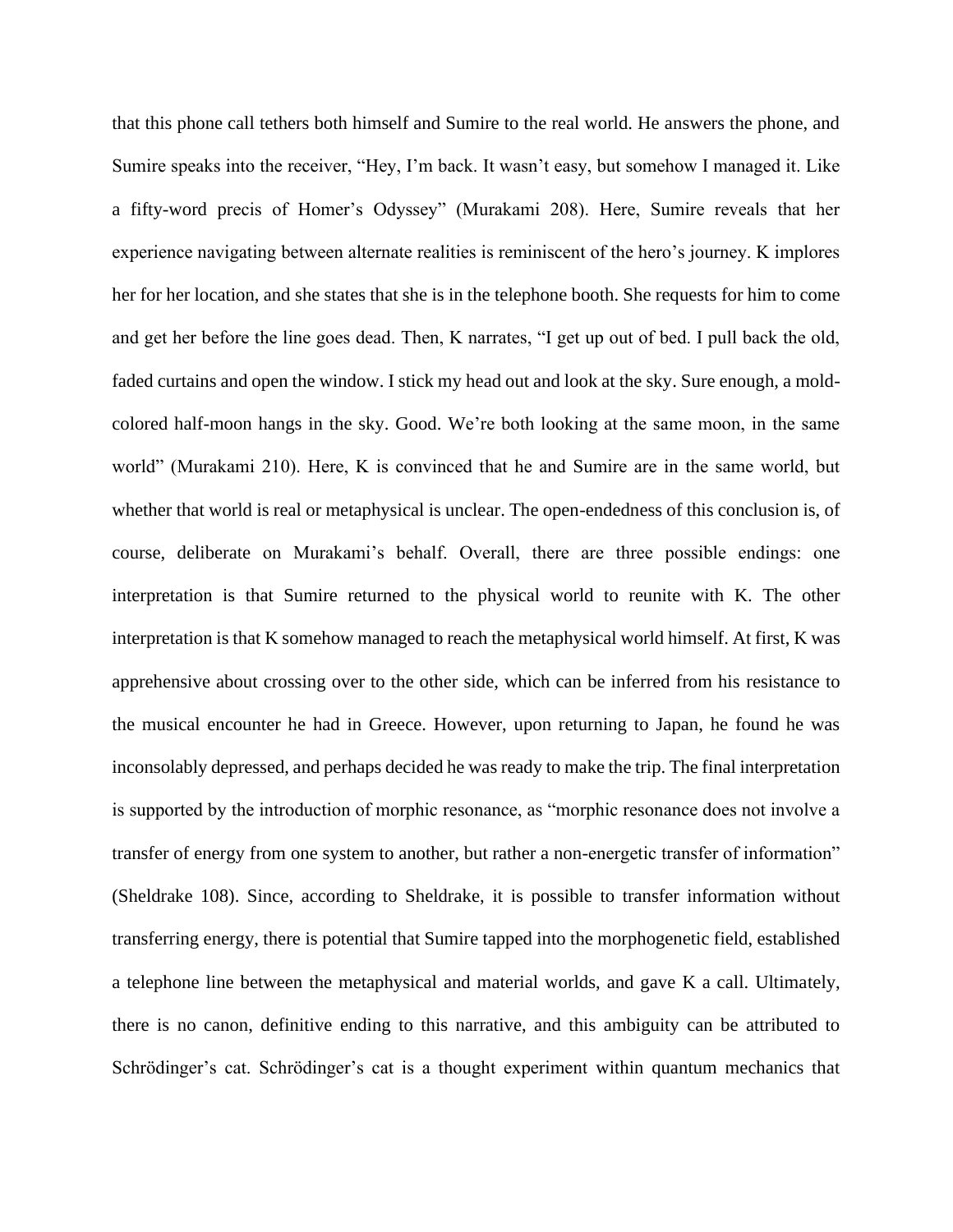simply starts with a cat in a box. Schrödinger proposes that the cat is placed in the box with a small amount of a radioactive substance: "so small, that perhaps in the course of one hour one of the atoms decays, but also, with equal probability, perhaps none" (Schrödinger 155). In other words, after an hour passes, there is an equal likelihood that the cat is dead or alive. Therefore, in terms of quantum mechanics, "the psi-function of the entire system would express this by having in it the living and dead cat mixed or smeared out in equal parts"—in simple terms, the cat is, paradoxically, both dead and alive at the same time inside of the box (Schrödinger 155). Similar to the cat paradox, multiple endings of this narrative can be true at once. The only conclusion that is definite is the fact that Sumire crossed over to the metaphysical world to escape compulsory heterosexuality, and ultimately found fulfillment in her relationship with Miu.

## **CONCLUSION**

Overall, *Sputnik Sweetheart* is a narrative that is tightly packed with gut-wrenching realism and incorporeal surrealism. Its characters contain multitudes, each carrying their own respective baggage, but somehow find themselves interconnected through compulsory heterosexuality, unrequited love, and magical realism. Murakami has a distinguished talent for depicting the primordial forgotten spaces of the mind in a truly compelling and poetic manner. This research ultimately concludes that, in spite of the many hurdles they fought to overcome, Sumire and Miu are existing happily together on the other side. This narrative serves as a reminder that the material world is transient and that suffering is an innate human experience, but it also opens up the probability of a metaphysical world free from gender roles, compulsory heterosexuality, binaries, and judgment. In short, this novel deduces that a better world is possible. Not only do Sumire and Miu escape from the restrictions of reality, they also fully embrace an alternate reality in which they can be happy, together, for the sake of themselves.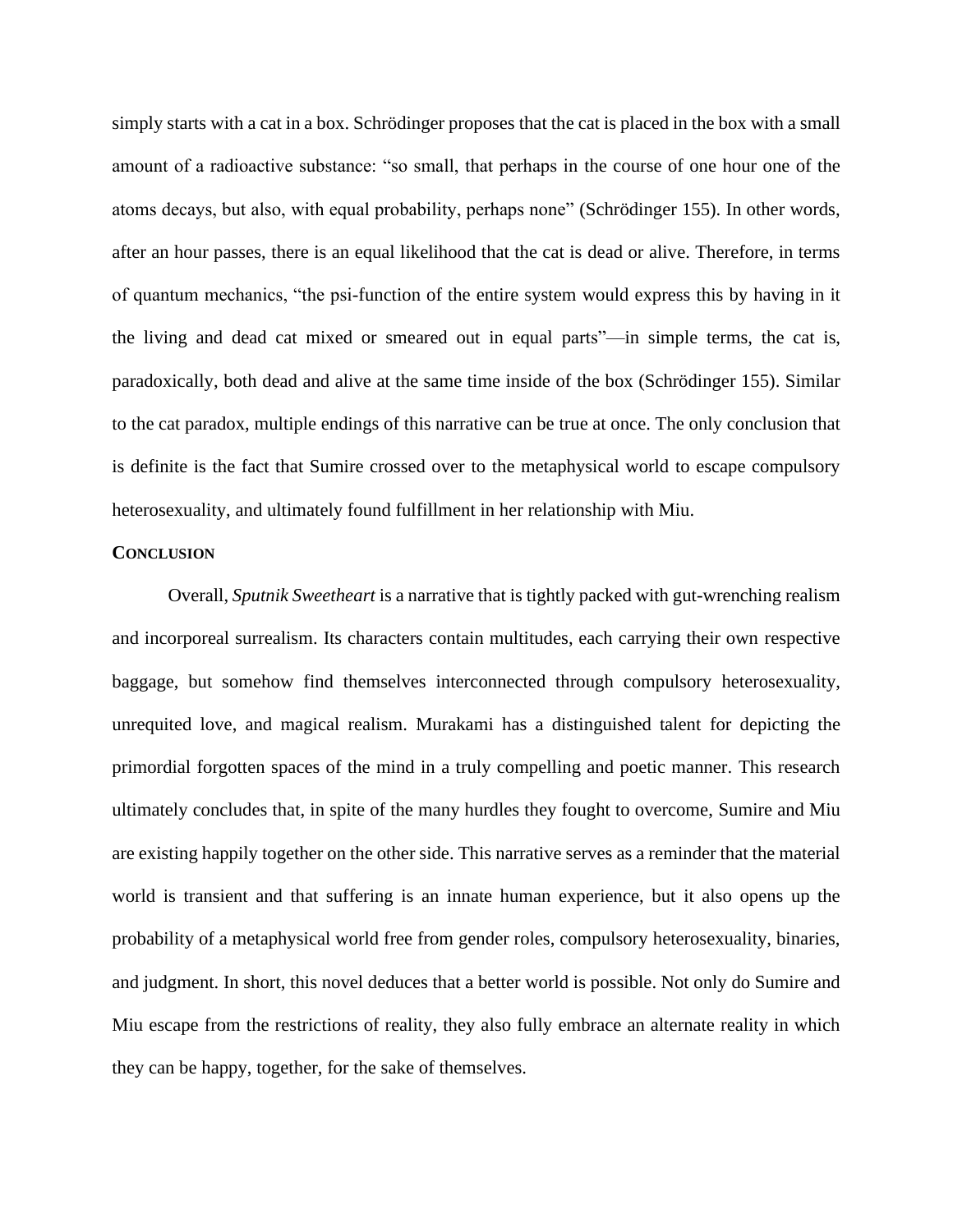- Battles, Paul. *Music as a Catalyst for Altered States of Consciousness and Peak Experiences in the Treatment of Depression, Anxiety, and PTSD*. Cambridge, MA: Lesley University, 2018.
- Binks, Sidney Walter, III. *Self Esteem, Splitting, Anxiety, Fear, Depression, Anxiety Sensitivity and Locus of Control as They Relate to the Homosexual Identity Formation Process*. Ph.D. Dissertation, George Washington University, 1993.
- Butler, Judith. *Gender Trouble: Feminism and the Subversion of Identity*. New York, NY: Routledge, 1990.
- Guattari, Felix. *The Machinic Unconscious*. Los Angeles, CA: Semiotexte, 1979.
- Meresman, Rebekah M. *I Googled, "How Do You Know You're Gay?": A Qualitative Study on LGBTQ Identity Formation and the Internet*. Northampton, MA: Smith College, 2015.
- Reddy-Best, Kelly L. *Is This What A Lesbian Looks Like? Lesbian Fashion and the Fashionable Lesbian in the United States Press, 1960s to 2010s*. Journal of Lesbian Studies Vol. 24, 2019.
- Rich, Adrienne Cecile. *Compulsory Heterosexuality and Lesbian Existence*. Baltimore, MD: The Johns Hopkins University Press, 1980.
- Schrödinger, Erwin. The Present Situation in Quantum Mechanics. Proceedings of the American Philosophical Society, 1935.
- Sheldrake, Rupert. *The Presence of the Past: Morphic Resonance and the Habits of Nature*. London: Collins, 1988.
- Strecher, Matthew C. *Magical Realism and the Search for Identity in the Fiction of Murakami Haruki*. Seattle, WA: The Society of Japanese Studies, 1999.

Tolman, Deborah L. "In a Different Position: Conceptualizing Female Adolescent Sexuality